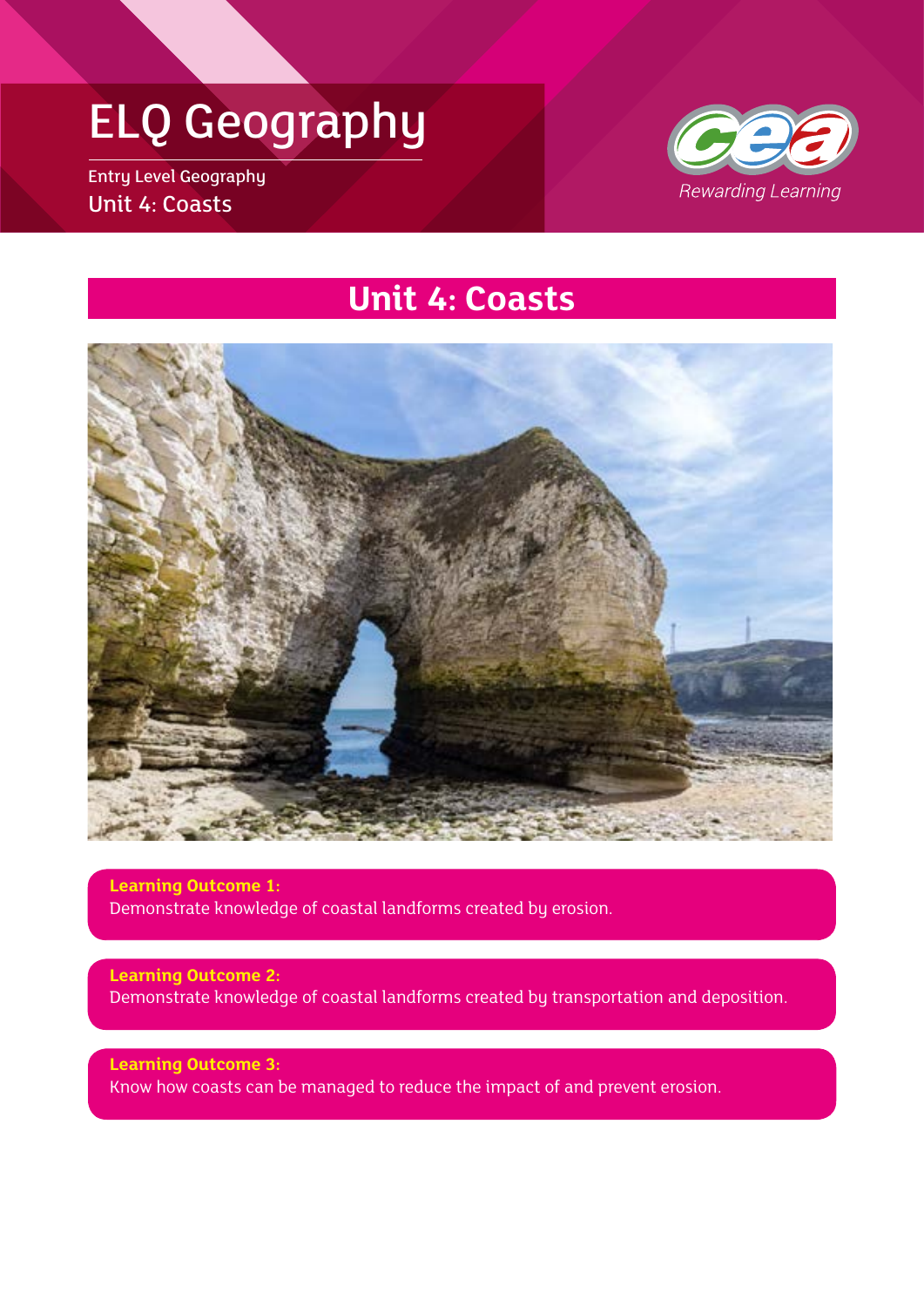Unit 4: Coasts

#### **Guidance notes**

This resource includes information and suggested tasks relating to Entry Level Geography. The resource focuses on:

#### **Unit 4 Coasts**

- **• Learning Outcome 1: Demonstrate knowledge of coastal landforms created by erosion.**
- **• Learning Outcome 2: Demonstrate knowledge of coastal landforms created by transportation and deposition.**
- **• Know how coasts can be managed to reduce the impact of and prevent erosion.**

There is no requirement to use this resource material. Teachers may choose to use this material or to amend it to suit the needs of their learners.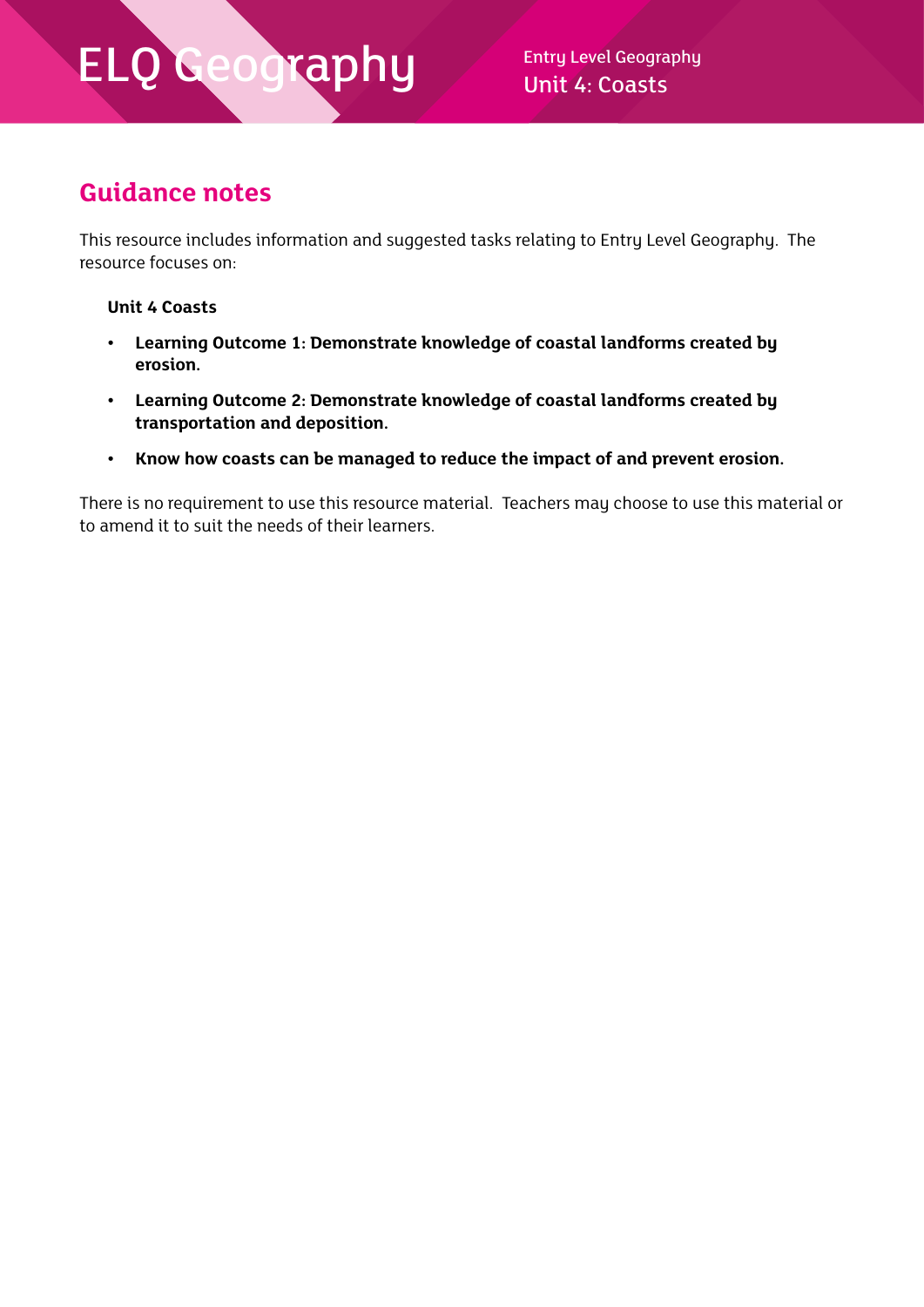$\mathsf{cap}\mathsf{h}\mathsf{u}$  Entry Level Geography Unit 4: Coasts

#### **Resources**

The list of resources is neither prescriptive nor exhaustive.

GCSE Geography AQA A Ch. 7 ISBN978-0-19-913549-3

Geography Matters 2 Higher Ch. 2 ISBN 978-0-435355-17-3

Geography 360 Core Book 1 Ch. 6 ISBN 978-0-435356-43-9

New Key Geography – Connections Ch. 1 ISBN 978-0-7487-9702-8

Home Ground – a Geography of N.I. pp26-28 ISBN 1-898392-97-8

#### **Useful websites:**

Recommended websites were correct at time of publication.

http://www.geography.learnontheinternet.co.uk/video\_coastal\_management.html

http://www.bbc.co.uk/schools/gcsebitesize/geography/coasts/coastal\_management\_video.shtml

<http://www.bbc.co.uk/education/clips/zccd2hv>

<http://www.bbc.co.uk/education/guides/zxj6fg8/revision/2>

[http://www.bbc.co.uk/schools/gcsebitesize/geography/coasts/coastal\\_processes\\_rev4.shtml](http://www.bbc.co.uk/schools/gcsebitesize/geography/coasts/coastal_processes_rev4.shtml)

<http://www.bbc.co.uk/education/clips/zpcwmp3>(Note: this is aimed at Key Stage 1)

<http://www.bbc.co.uk/education/clips/z4mn34j> (Note: this is aimed at Key Stage 2)

[http://www.bbc.co.uk/schools/gcsebitesize/geography/coasts/depositional\\_landforms\\_video.shtml](http://www.bbc.co.uk/schools/gcsebitesize/geography/coasts/depositional_landforms_video.shtml)

<http://www.bbc.co.uk/learningzone/clips/coasts-longshore-drift-and-spits/3086.html>

[http://www.bbc.co.uk/schools/riversandcoasts/coasts/change\\_coast/pg\\_18\\_flash.shtml](http://www.bbc.co.uk/schools/riversandcoasts/coasts/change_coast/pg_18_flash.shtml)

[http://www.geography.learnontheinternet.co.uk/activities/coasts\\_erosion.html](http://www.geography.learnontheinternet.co.uk/activities/coasts_erosion.html)

https://www.youtube.com/watch?feature=player [detailpage&v=ZWEJq03NBao&list=PL3zRSp0cNbnlXrKVD2vvEsmrWbAvjLACE](https://www.youtube.com/watch?feature=player_detailpage&v=ZWEJq03NBao&list=PL3zRSp0cNbnlXrKVD2vvEsmrWbAvjLACE)

[https://www.youtube.com/watch?feature=player\\_detailpage&v=An0EQyeFKs](https://www.youtube.com/watch?feature=player_detailpage&v=An0EQyeFKs)

[https://www.youtube.com/watch?v=0xBW2OoQ9KE&feature=player\\_detailpage](https://www.youtube.com/watch?v=0xBW2OoQ9KE&feature=player_detailpage)

[https://www.youtube.com/watch?v=AG9eOC-ErO0&feature=player\\_detailpage](https://www.youtube.com/watch?v=AG9eOC-ErO0&feature=player_detailpage)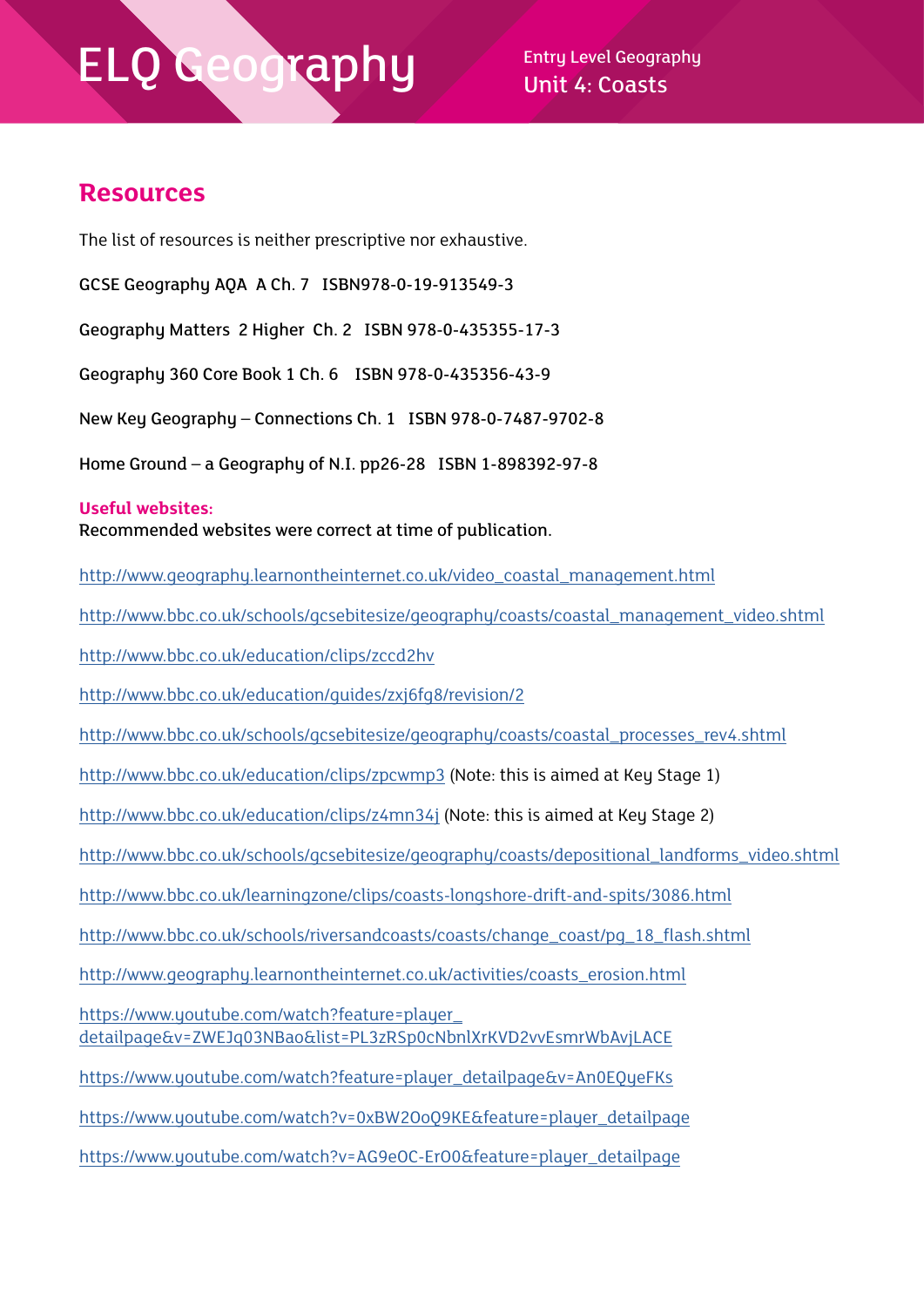Unit 4: Coasts

#### **Erosion at the Coast**

The sea shapes the coastal landscape. Coastal erosion is the wearing away of rock along the coast. There are four main processes of coastal erosion. They are:

- abrasion;
- solution;
- hydraulic action; and
- attrition.
- **1. Abrasion** when waves break at the coast they throw sand and pebbles against the face of the cliff. This wears away the cliff face. Abrasion happens at the base of the cliff causing undercutting. The undercutting leaves part of the cliff unsupported. This is called an overhang. The **overhang** will eventually collapse into the sea. Fig. 1 shows a cliff being undercut by waves.



**Fig. 1 Undercutting on a cliff** Source:<http://coastal.er.usgs.gov/navassa/sail/nw1.html>

- **2. Attrition** rocks and pebbles that are being carried in a wave bang into each other breaking small pieces off each other. This causes the rocks and pebbles to become smaller, more rounded and smoother.
- **3. Solution** over time, seawater dissolves rocks. This is an important type of erosion where the rock is chalk or limestone. The dissolved rock is carried away in solution by the seawater.
- **4. Hydraulic action** air becomes trapped in joints and cracks on a cliff face. When a wave breaks, the trapped air in the joints and cracks is compressed. The great weight and force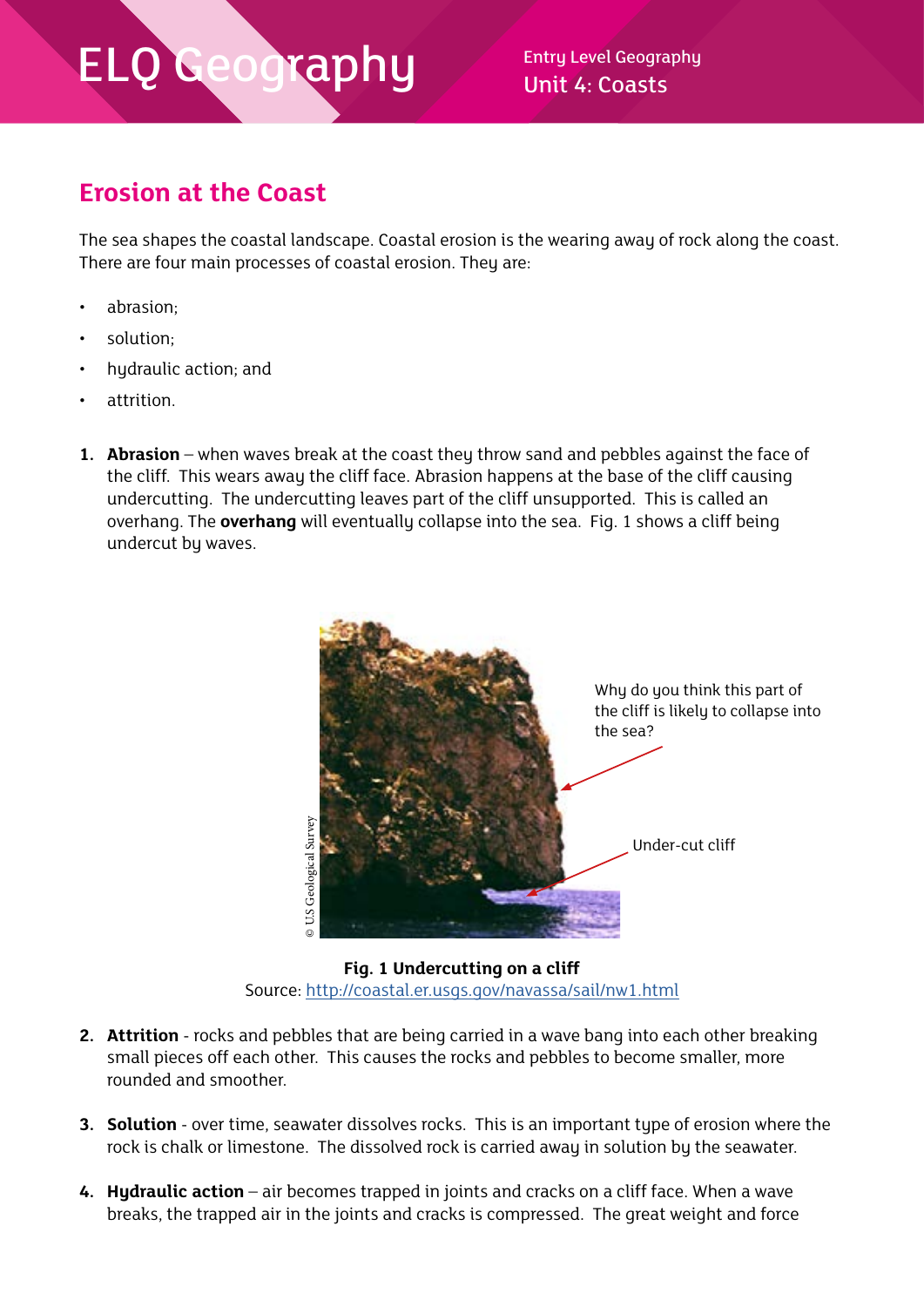of water breaking against the cliff face weakens it and causes pieces of rock to break off. Hydraulic action is greatest under storm conditions when hundreds of tonnes of water hits the rock face.



#### **LANDFORMS CREATED BY COASTAL EROSION**

**Fig 2 Landforms created by coastal erosion** Source: <https://www.bbc.com/bitesize/guides/z8tstv4/revision/4>

Fig. 2 shows the landforms created by erosion at a headland. A headland is a piece of the coast that sticks out to the sea. The formation of these landforms follows a sequence:

- 1. As waves break they cause erosion along any lines of weakness on the cliff face opening up **cracks.**
- 2. These lines of weakness get enlarged and develop into small openings called **caves.** As erosion continues the caves become bigger.
- 3. The caves will form on **both sides** of the headland. Eventually the sea cuts through the headland, forming an **arch**.
- 4. The rock at the top of the arch eventually collapses to form a **stack**.
- 5. Over time the stack will be worn away to leave a **stump**.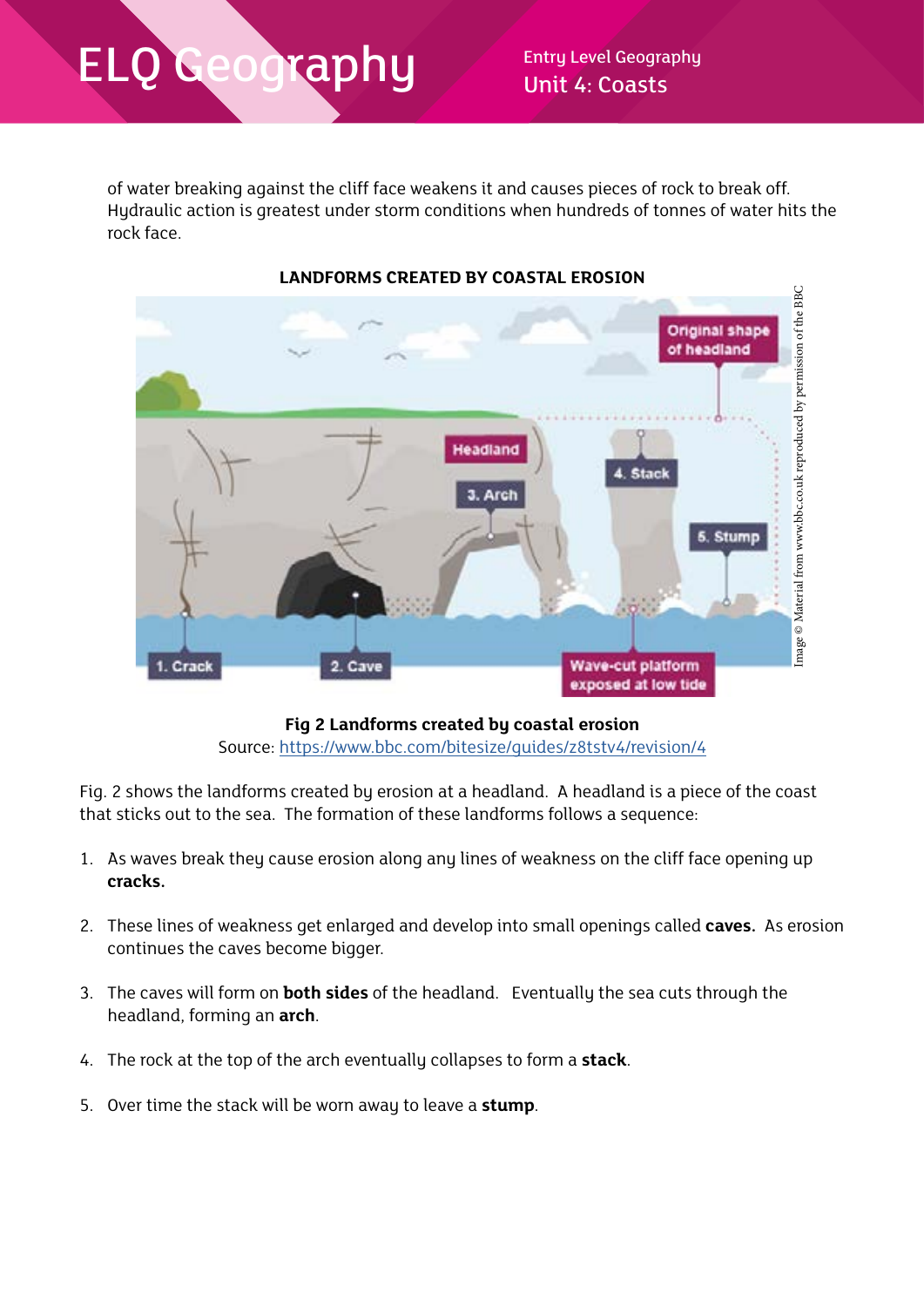Unit 4: Coasts

### **Activity 1**

There are four erosion processes that occur at the coast. Complete each box by describing each erosion process.

**Erosion process: Attrition**

**Erosion process: Solution**

**Erosion process: Abrasion**

**Erosion process: Hydraulic action**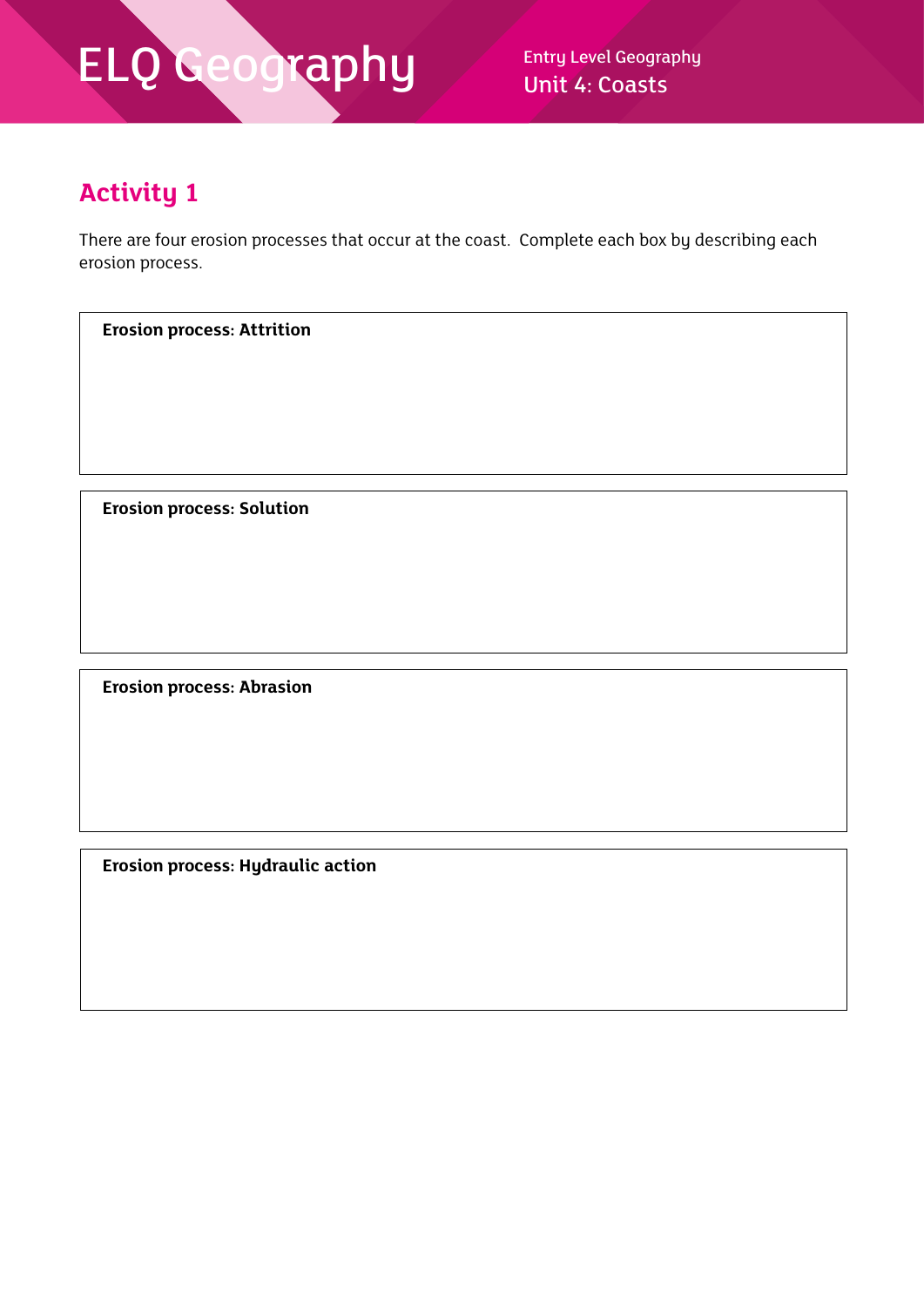Unit 4: Coasts

### **Activity 2**

Study Resource A which shows coastal landforms at Flamborough Head in Yorkshire, England. Use the words in the box below to complete the following sentences about landforms at the coast.



| stack | caves  |       | arch | weakness |
|-------|--------|-------|------|----------|
|       | cracks | stump |      | headland |

- 1. As waves break at the coast they cause erosion along any lines of  $\frac{1}{2} \frac{1}{2} \frac{1}{2}$ .
- 2. Lines of weakness get enlarged and develop into small  $\frac{1}{2}$
- 3. The caves become bigger until eventually the sea cuts through the headland forming an  $-$
- 4. The rock at the top of the arch eventually collapses forming a pillar of rock which is called  $a$  \_ \_ \_ \_ \_.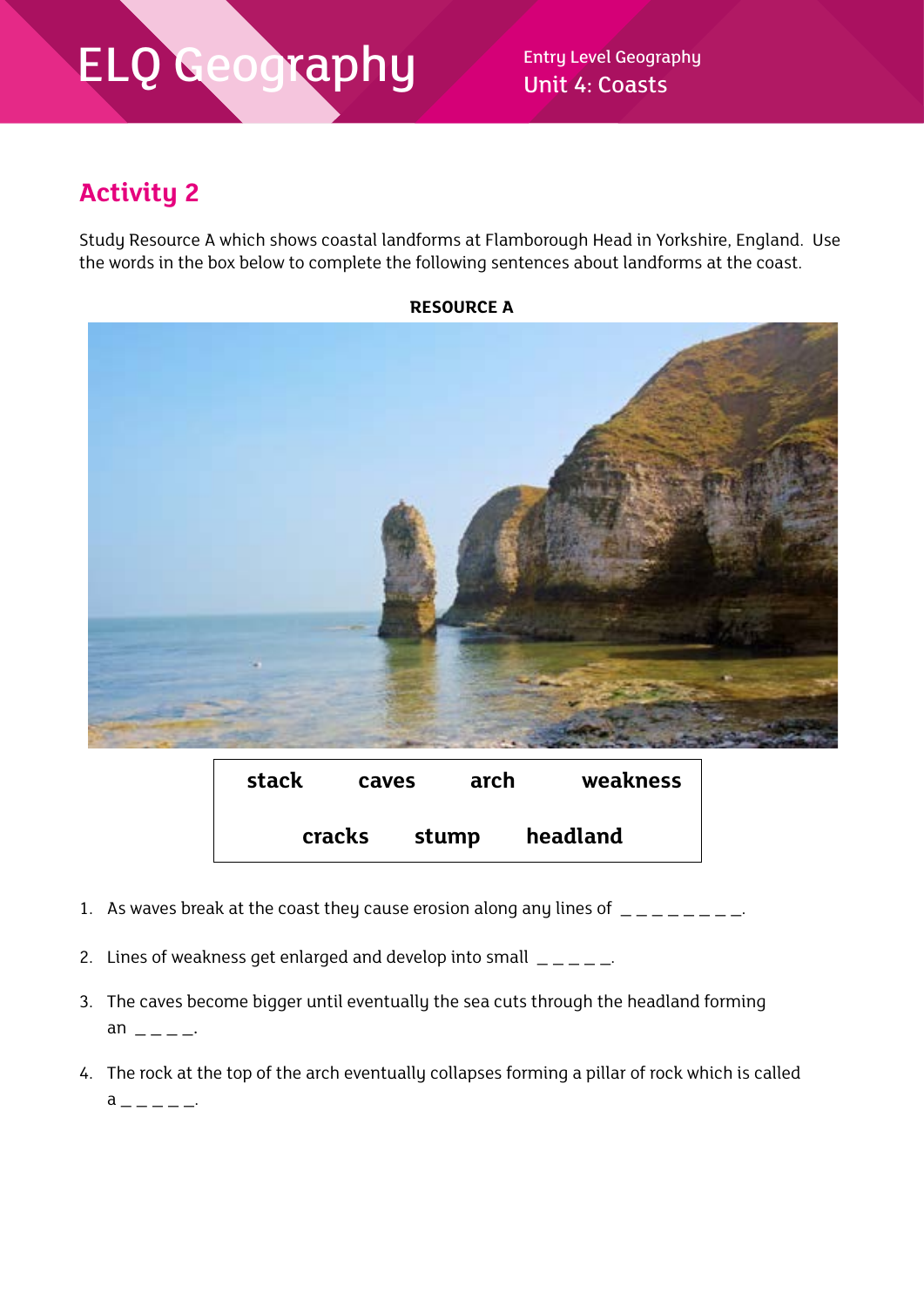Unit 4: Coasts

### **Activity 3: Landforms of Coastal Erosion**

Study the photographs in **Resource B, C, D** and **E** which show coastal landforms created by erosion.

Name each landform shown. For each landform, explain how erosion creates the landform.

#### **RESOURCE B**



\_\_\_\_\_\_\_\_\_\_\_\_\_\_\_\_\_\_\_\_\_\_\_\_\_\_\_\_\_\_\_\_\_\_\_\_\_\_\_\_\_\_\_\_\_\_\_\_\_\_\_\_\_\_\_\_\_\_\_\_\_\_\_\_\_\_\_\_\_\_\_\_\_\_\_\_\_\_\_\_\_\_

\_\_\_\_\_\_\_\_\_\_\_\_\_\_\_\_\_\_\_\_\_\_\_\_\_\_\_\_\_\_\_\_\_\_\_\_\_\_\_\_\_\_\_\_\_\_\_\_\_\_\_\_\_\_\_\_\_\_\_\_\_\_\_\_\_\_\_\_\_\_\_\_\_\_\_\_\_\_\_\_\_\_

\_\_\_\_\_\_\_\_\_\_\_\_\_\_\_\_\_\_\_\_\_\_\_\_\_\_\_\_\_\_\_\_\_\_\_\_\_\_\_\_\_\_\_\_\_\_\_\_\_\_\_\_\_\_\_\_\_\_\_\_\_\_\_\_\_\_\_\_\_\_\_\_\_\_\_\_\_\_\_\_\_\_

Name of landform:

Explain how erosion creates this landform: \_\_\_\_\_\_\_\_\_\_\_\_\_\_\_\_\_\_\_\_\_\_\_\_\_\_\_\_\_\_\_\_\_\_\_\_\_\_\_\_\_\_\_\_\_\_

\_\_\_\_\_\_\_\_\_\_\_\_\_\_\_\_\_\_\_\_\_\_\_\_\_\_\_\_\_\_\_\_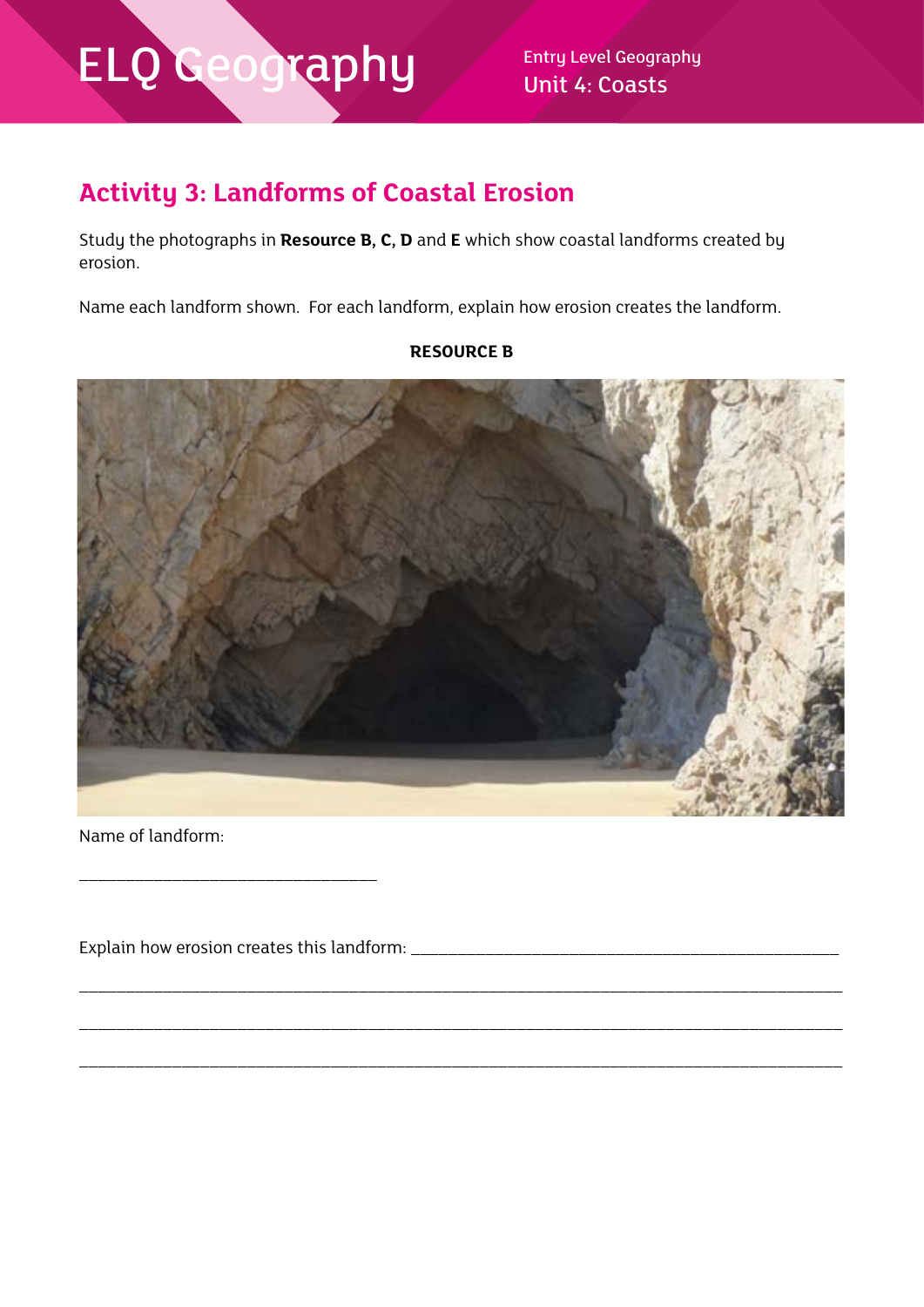**Entry Level Geography** Unit 4: Coasts

#### **RESOURCE C**



Name of landform:

Explain how erosion creates this landform: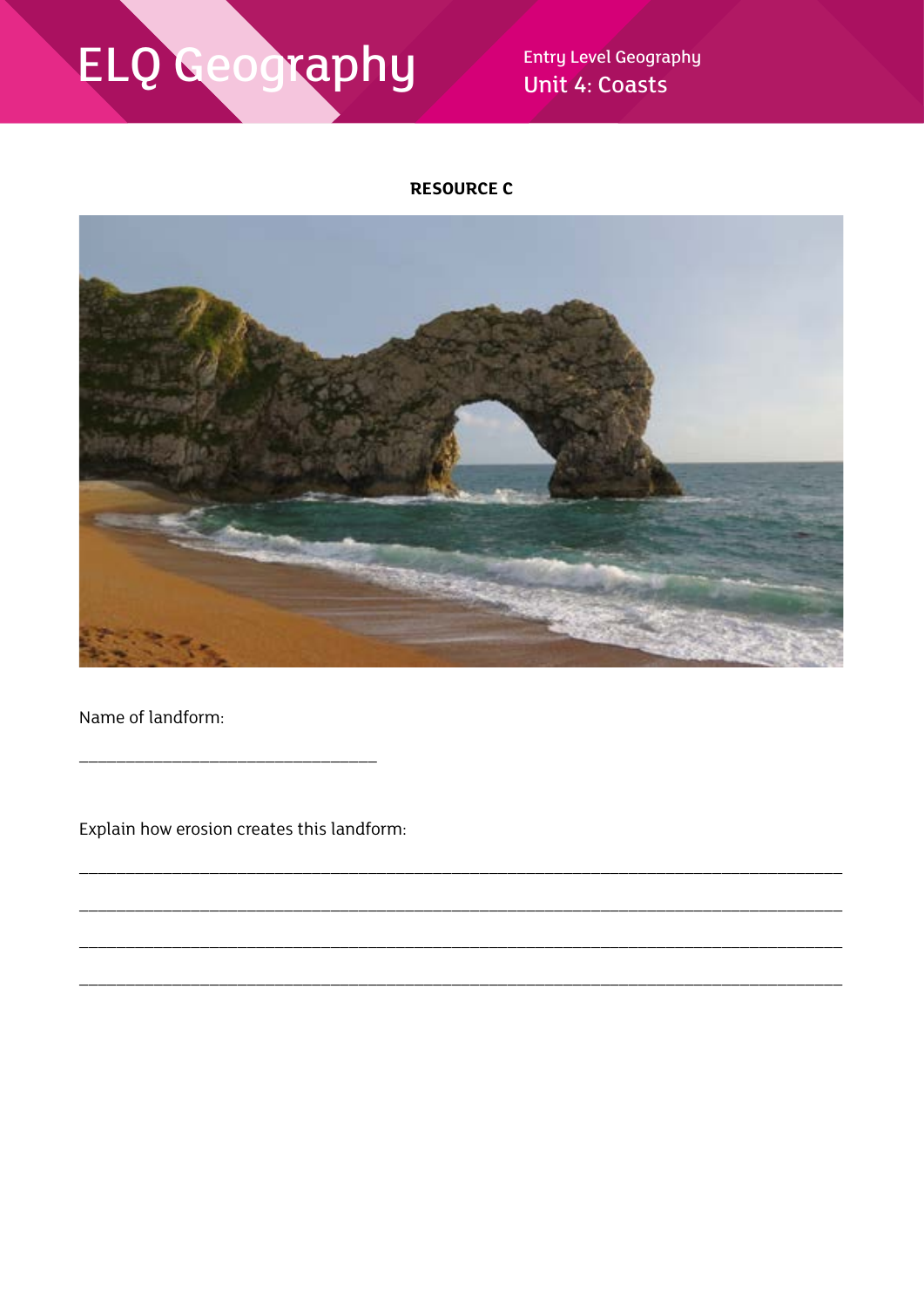**Entry Level Geography** Unit 4: Coasts

#### **RESOURCE D**



Name of landform:

Explain how erosion creates this landform: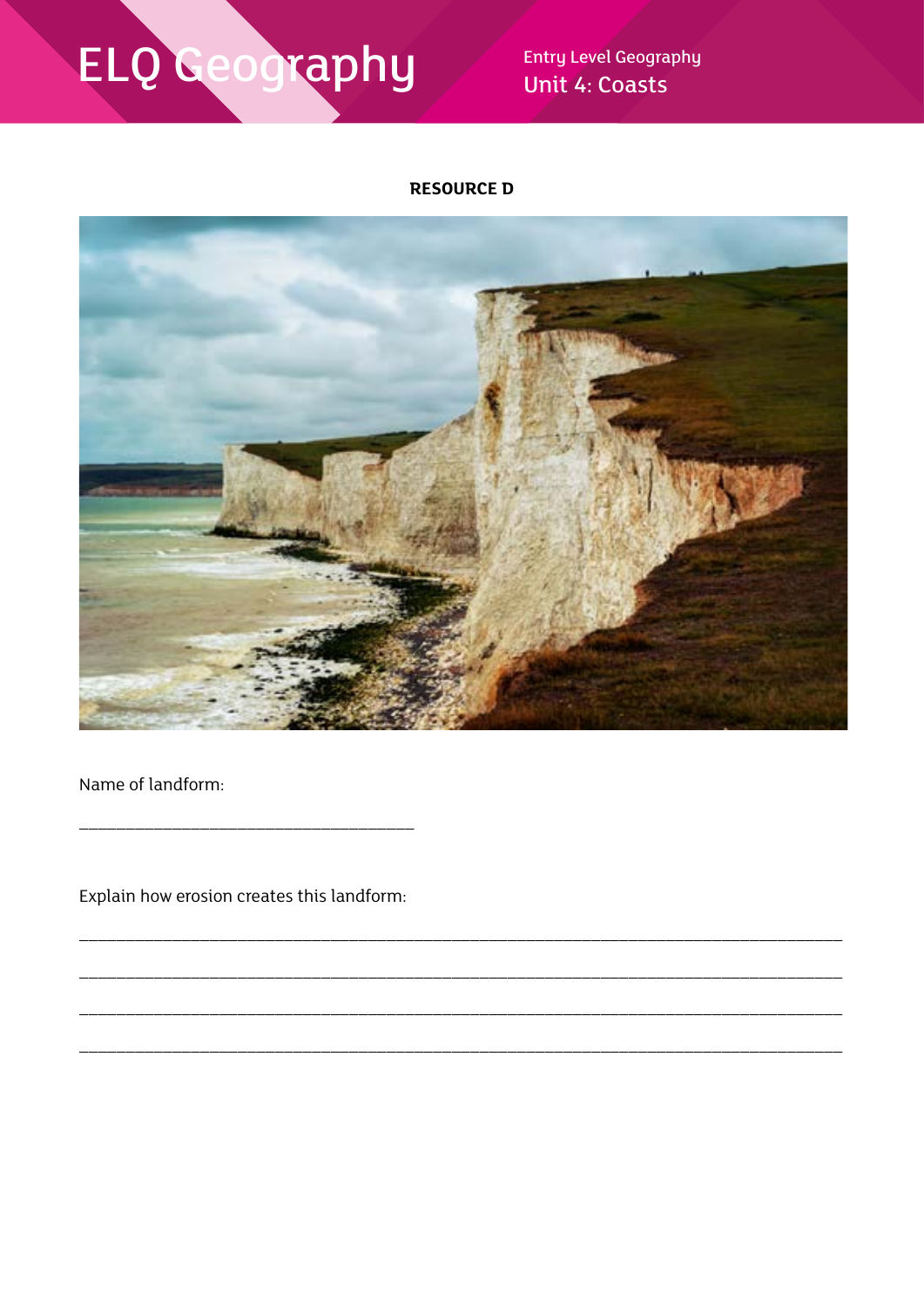**Entry Level Geography** Unit 4: Coasts

#### **RESOURCE E**



Name of landform:

Explain how erosion creates this landform: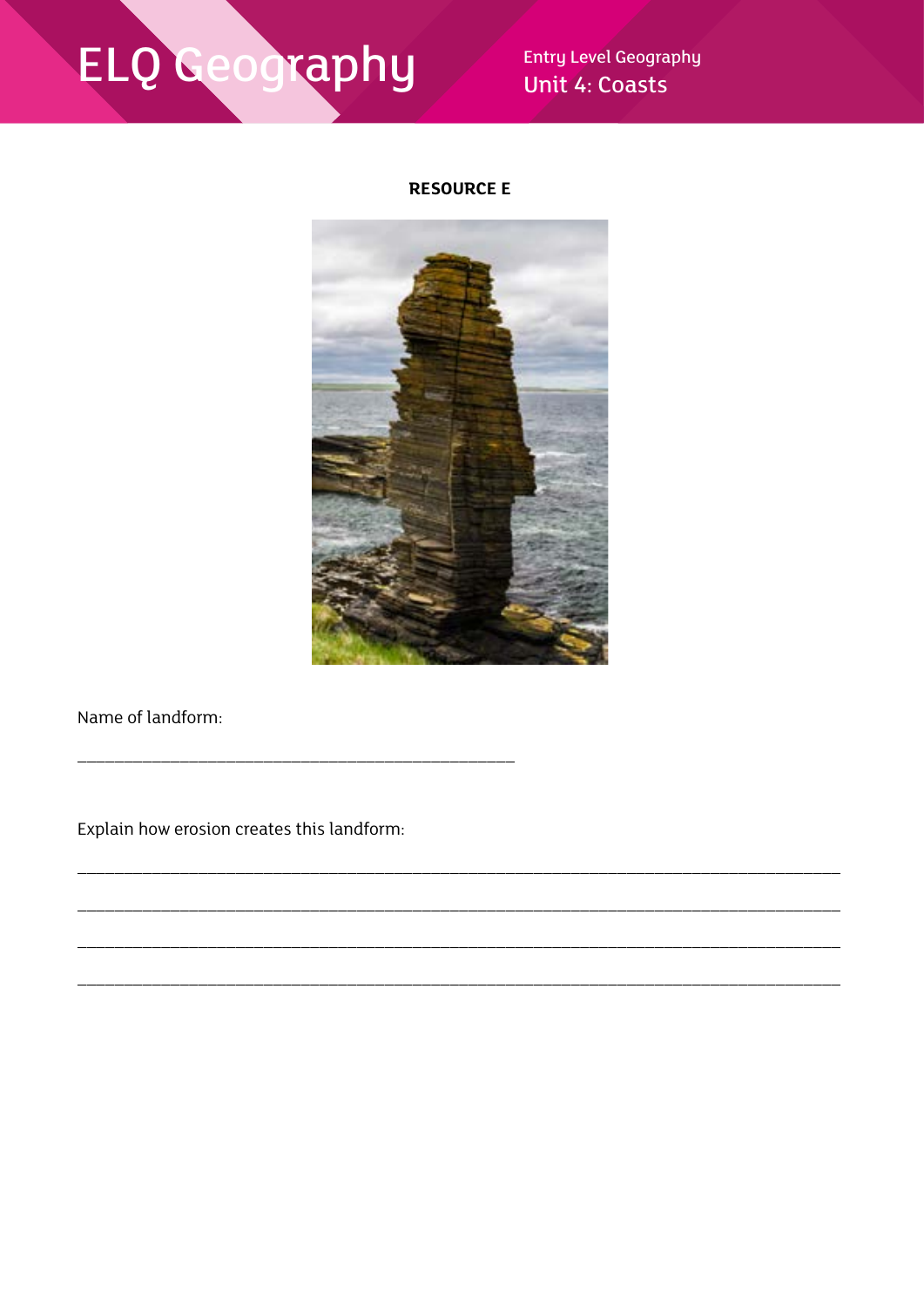Unit 4: Coasts

### **Transportation and Deposition**

The coast is constantly being eroded by waves. Eroded material is transported (moved) by the waves up, down and along the coast until it is eventually dropped (deposited). The movement of material along the coast is called LONGSHORE DRIFT, see Fig 3.





Longshore Drift happens when waves approach the coast at an angle. As the wave breaks it moves up and across the beach. This is known as the **SWASH**. The swash carries material (sand particles and pebbles) up and across the beach. When the wave has no energy left it stops moving up and across the beach.

**BACKWASH** refers to that part of the wave that then goes straight back down the beach under the force of gravity. Material carried by the backwash is now dragged down the beach. This process is repeated over and over so that the combined effect is to move material along the beach in a zig-zag pattern. This is called **LONGSHORE DRIFT**.

#### **Formation of a beach**

When the sea erodes the cliffs, large rocks fall into the sea. These rocks are tossed about by the action of the waves. Over time they are eroded into smaller and smaller pebbles. The pebbles are eventually ground down into the tiny grains of sand that form a beach.

Sand and shingle will be transported along the coast by longshore drift until it reaches an area where the water is sheltered and the waves lack energy, e.g. a bay. The materials will then be deposited to form a beach.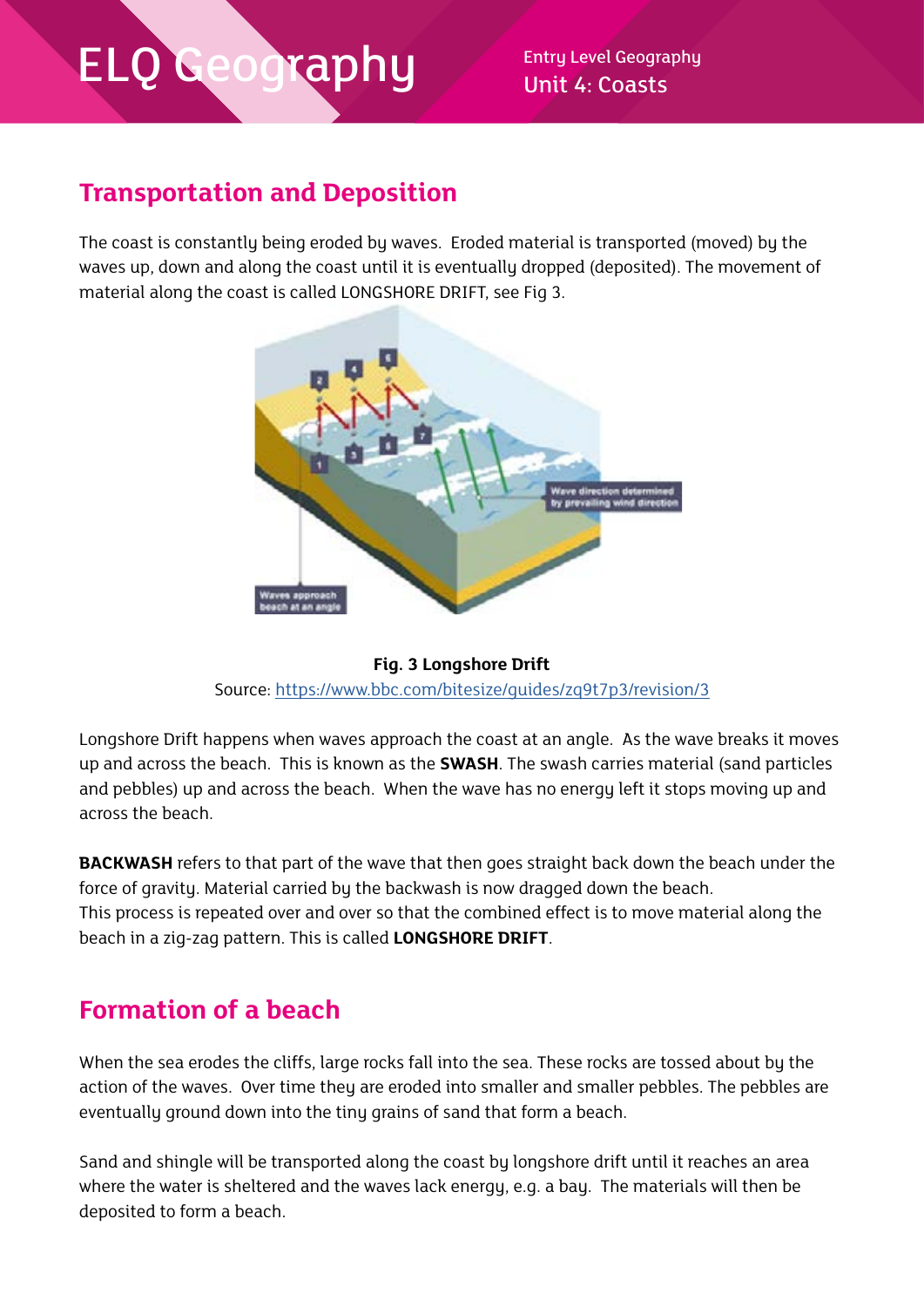

Image © SUNIVERSITY OF CAMBRIDGE COLLECTION OF AIR PHOTOGRAPHS / SCIENCE PHOTO LIBRARY

**Fig.4 A Beach in Dorset**

Beaches are usually found in sheltered bays between two headlands. We usually think of beaches as being sandy. Some beaches are made up of shingle (pebbles). Shingle beaches are steeper than sandy beaches. People love sandy beaches; they are a valuable resource for the tourist industry.



**Fig 5: A Shingle Beach**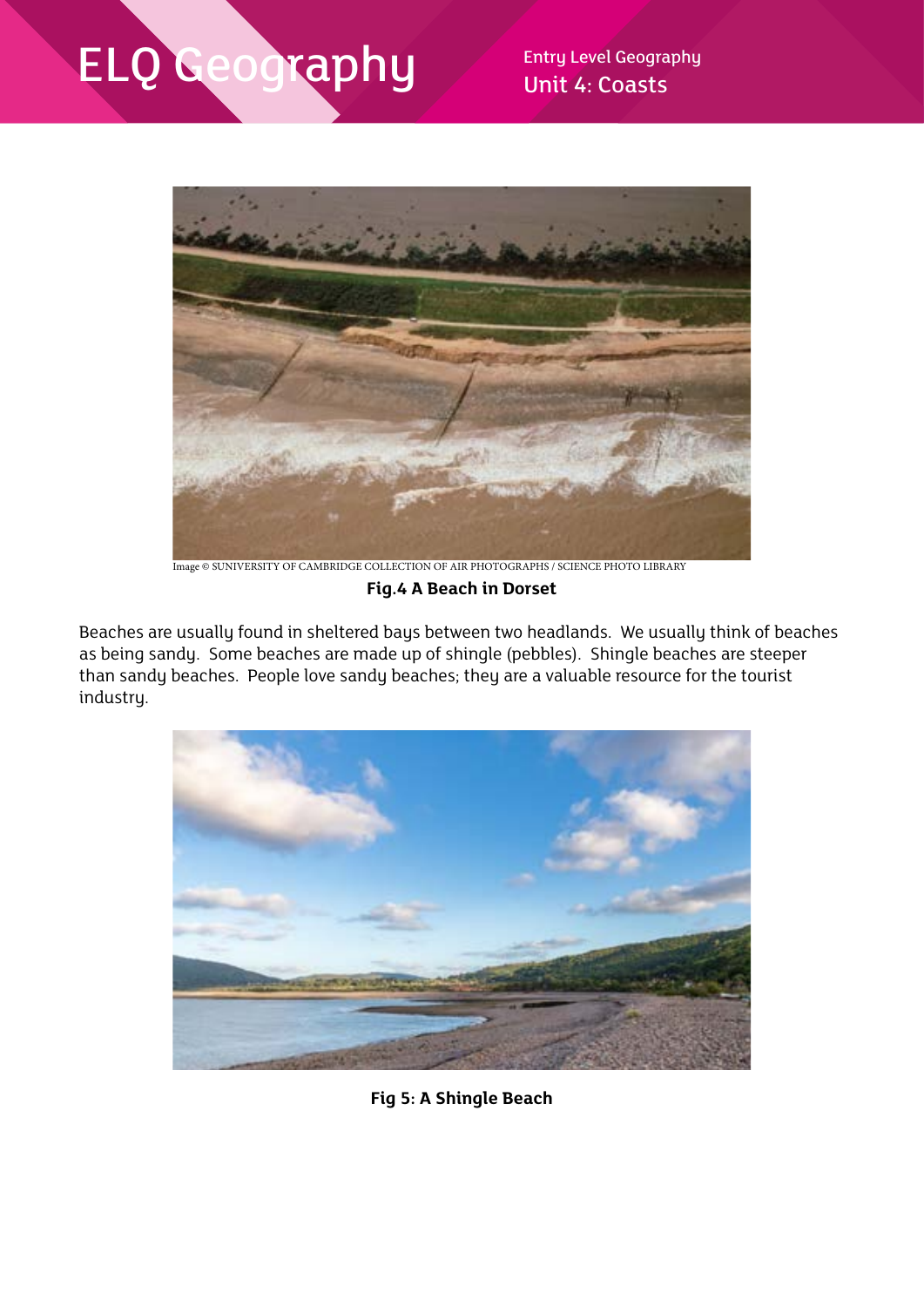Unit 4: Coasts

### **Formation of a spit**

A spit is a coastal landform that projects out to sea and is joined to the mainland at one end. Spits are formed where the wind blows at an angle to the coastline. This produces a process called longshore drift. Longshore drift continues until there is a change of direction of the coastline. The material being carried by longshore drift is deposited forming a spit. The area behind a spit becomes sheltered. Salt marshes often form behind a spit. Fig. 6 shows how a spit is formed.



**Fig.6 The formation of a spit: Spurn Head, Humberside**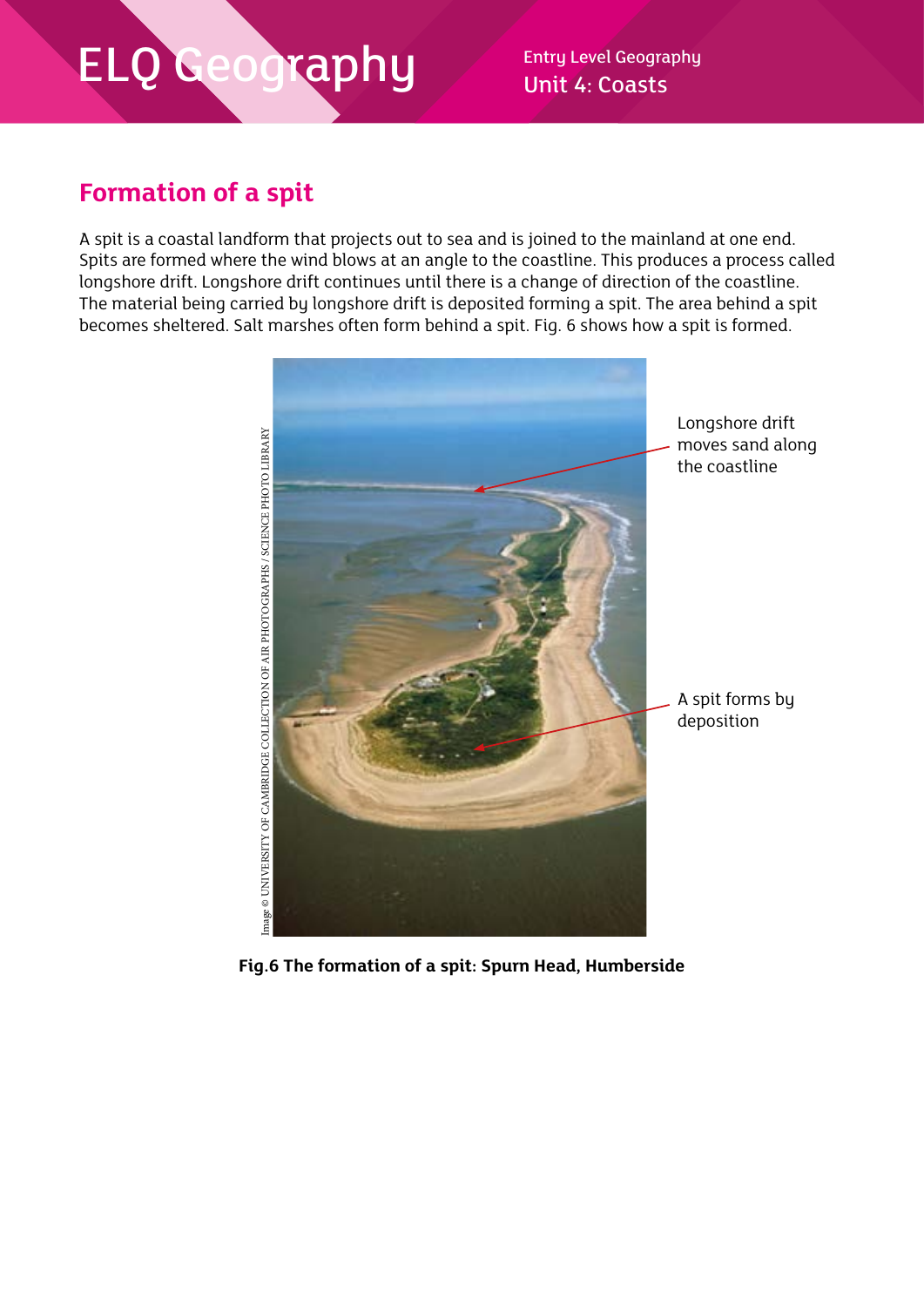Unit 4: Coasts



**Fig 7: A Satellite Image showing the Humber Estuary and Spurn Head**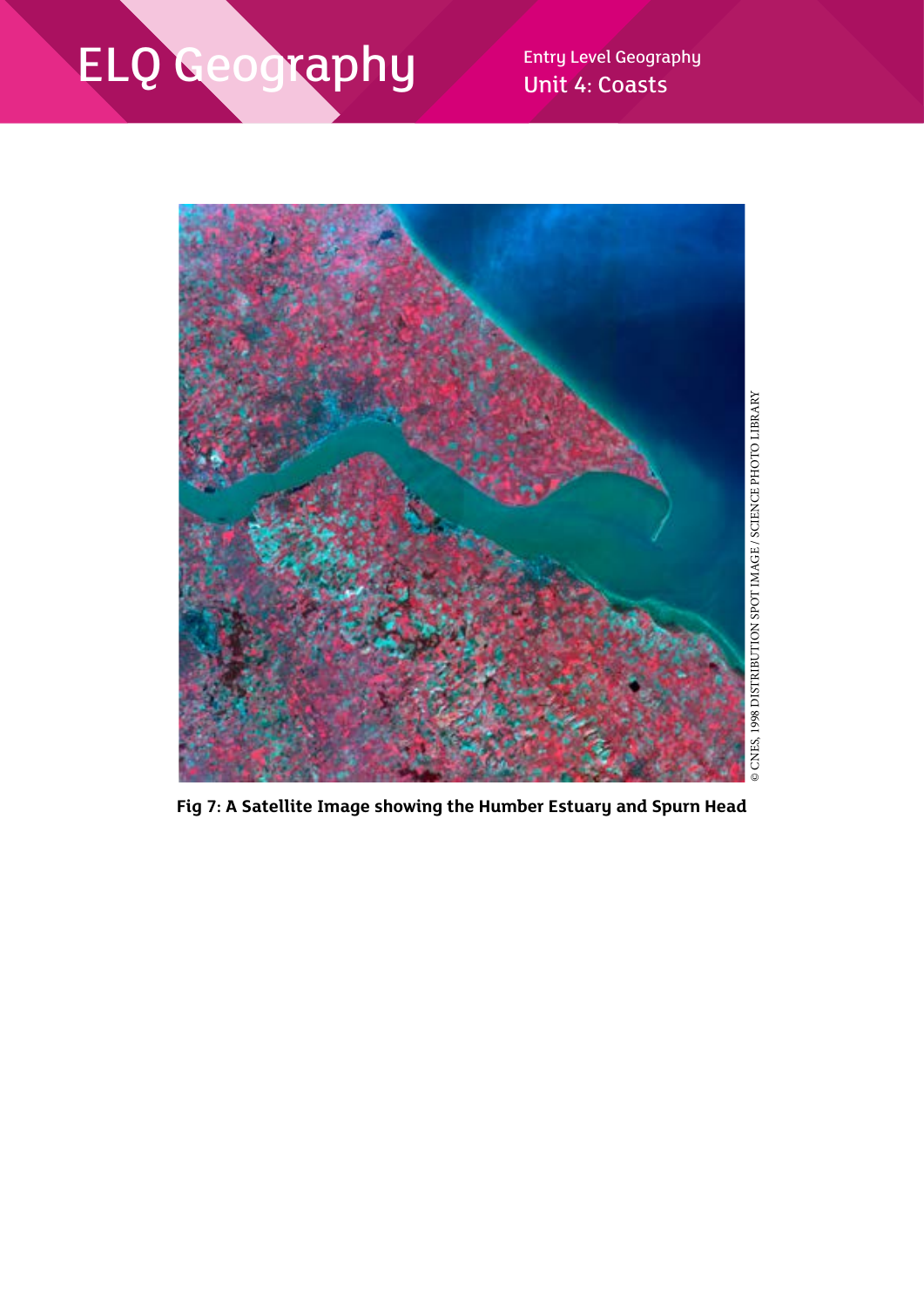### **Activity 4**

Complete the following sentences to describe how material is transported and deposited at the coast. Use the words in the box below to help you. The number of dashes will show you how many letters are in the word.

| transportation  | swash     | angle     |
|-----------------|-----------|-----------|
| <b>backwash</b> | longshore | deposited |
| erosion         | wind      | wave      |
|                 |           |           |

 $\frac{1}{2}$   $\frac{1}{2}$   $\frac{1}{2}$   $\frac{1}{2}$   $\frac{1}{2}$   $\frac{1}{2}$  is the movement of material along the coast by waves.

The movement of material along the coast by wave action is called  $\mu_{\text{max}} = \mu_{\text{max}} = 1$ 

Longshore drift happens when waves moves towards the coast at an  $\frac{1}{2}$ 

The  $\mu_{\text{max}}$  carries material up and along the beach.

The \_\_\_\_\_\_\_ carries material back down the beach at right angles. This is the result of gravity. This process slowly moves material along the beach.

Longshore drift provides a link between erosion and deposition. Material in one place is eroded, transported then  $\frac{1}{2}$  =  $\frac{1}{2}$  =  $\frac{1}{2}$  =  $\frac{1}{2}$  further along the coast.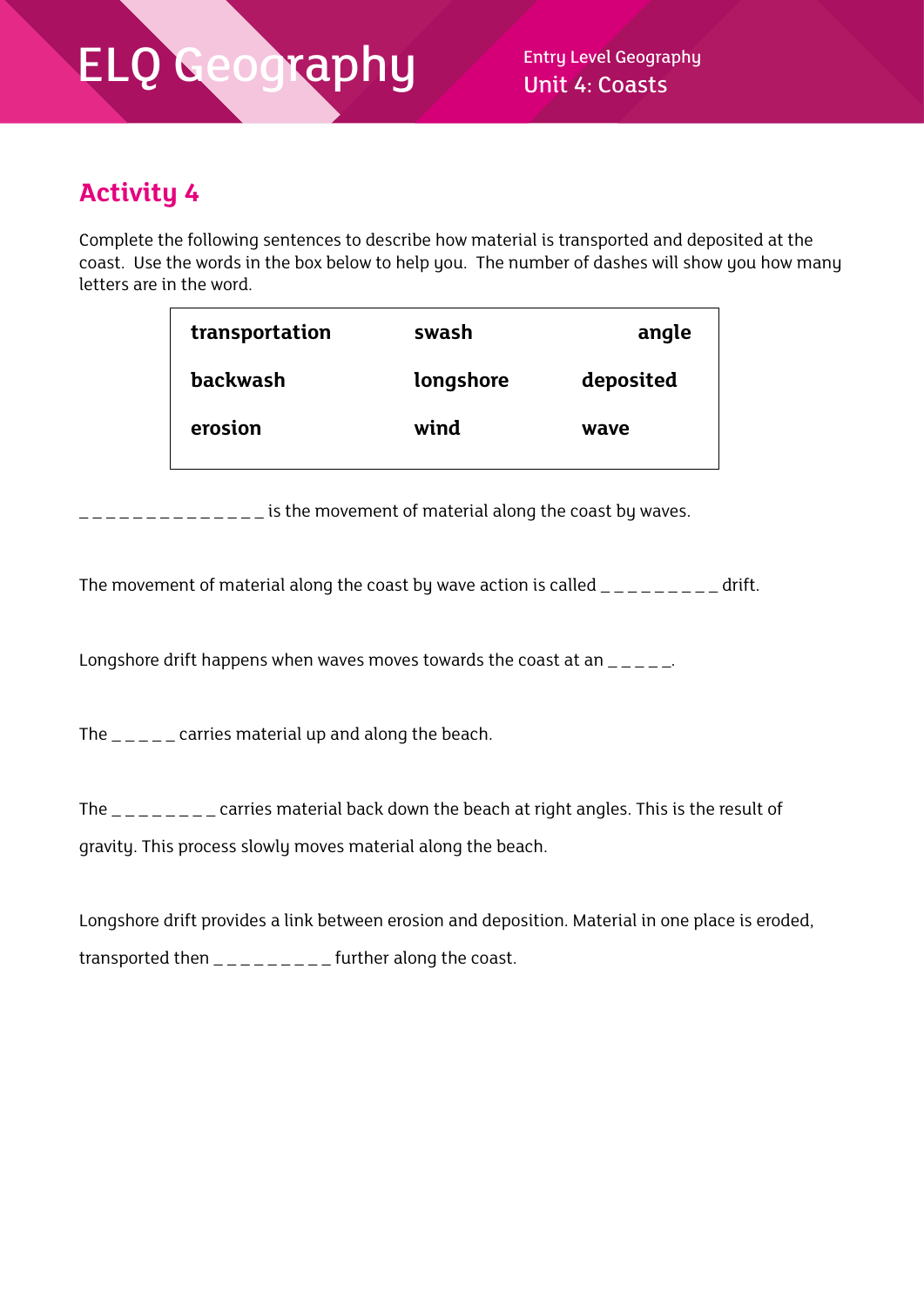Unit 4: Coasts

### **Activity 5**

Study Resource F which shows a coastal landform. Use the photograph to help you answer the questions that follow.



\_\_\_\_\_\_\_\_\_\_\_\_\_\_\_\_\_\_\_\_\_\_\_\_\_\_\_\_\_\_\_\_\_\_\_\_\_\_\_\_\_\_\_\_\_\_\_\_\_\_\_\_\_\_\_\_\_\_\_\_\_\_\_\_\_\_\_\_\_\_\_\_\_\_\_\_\_\_\_\_\_\_

\_\_\_\_\_\_\_\_\_\_\_\_\_\_\_\_\_\_\_\_\_\_\_\_\_\_\_\_\_\_\_\_\_\_\_\_\_\_\_\_\_\_\_\_\_\_\_\_\_\_\_\_\_\_\_\_\_\_\_\_\_\_\_\_\_\_\_\_\_\_\_\_\_\_\_\_\_\_\_\_\_\_

\_\_\_\_\_\_\_\_\_\_\_\_\_\_\_\_\_\_\_\_\_\_\_\_\_\_\_\_\_\_\_\_\_\_\_\_\_\_\_\_\_\_\_\_\_\_\_\_\_\_\_\_\_\_\_\_\_\_\_\_\_\_\_\_\_\_\_\_\_\_\_\_\_\_\_\_\_\_\_\_\_\_

\_\_\_\_\_\_\_\_\_\_\_\_\_\_\_\_\_\_\_\_\_\_\_\_\_\_\_\_\_\_\_\_\_\_\_\_\_\_\_\_\_\_\_\_\_\_\_\_\_\_\_\_\_\_\_\_\_\_\_\_\_\_\_\_\_\_\_\_\_\_\_\_\_\_\_\_\_\_\_\_\_\_

\_\_\_\_\_\_\_\_\_\_\_\_\_\_\_\_\_\_\_\_\_\_\_\_\_\_\_\_\_\_\_\_\_\_\_\_\_\_\_\_\_\_\_\_\_\_\_\_\_\_\_\_\_\_\_\_\_\_\_\_\_\_\_\_\_\_\_\_\_\_\_\_\_\_\_\_\_\_\_\_\_\_

\_\_\_\_\_\_\_\_\_\_\_\_\_\_\_\_\_\_\_\_\_\_\_\_\_\_\_\_\_\_\_\_\_\_\_\_\_\_\_\_\_\_\_\_\_\_\_\_\_\_\_\_\_\_\_\_\_\_\_\_\_\_\_\_\_\_\_\_\_\_\_\_\_\_\_\_\_\_\_\_\_\_

- 1. Name the landform shown in the photograph.
- 2. Name the process that has created this landform.

\_\_\_\_\_\_\_\_\_\_\_\_\_\_\_\_\_\_\_\_\_\_\_\_\_\_\_\_\_\_\_\_\_\_\_\_\_\_\_\_\_\_\_\_\_\_\_\_\_\_\_\_\_\_\_\_\_\_\_\_\_\_\_\_

\_\_\_\_\_\_\_\_\_\_\_\_\_\_\_\_\_\_\_\_\_\_\_\_\_\_\_\_\_\_\_\_\_\_\_\_\_\_\_\_\_\_\_\_\_\_\_\_\_\_\_\_\_\_\_\_\_\_\_\_\_\_\_\_

3. Explain how this landform was formed.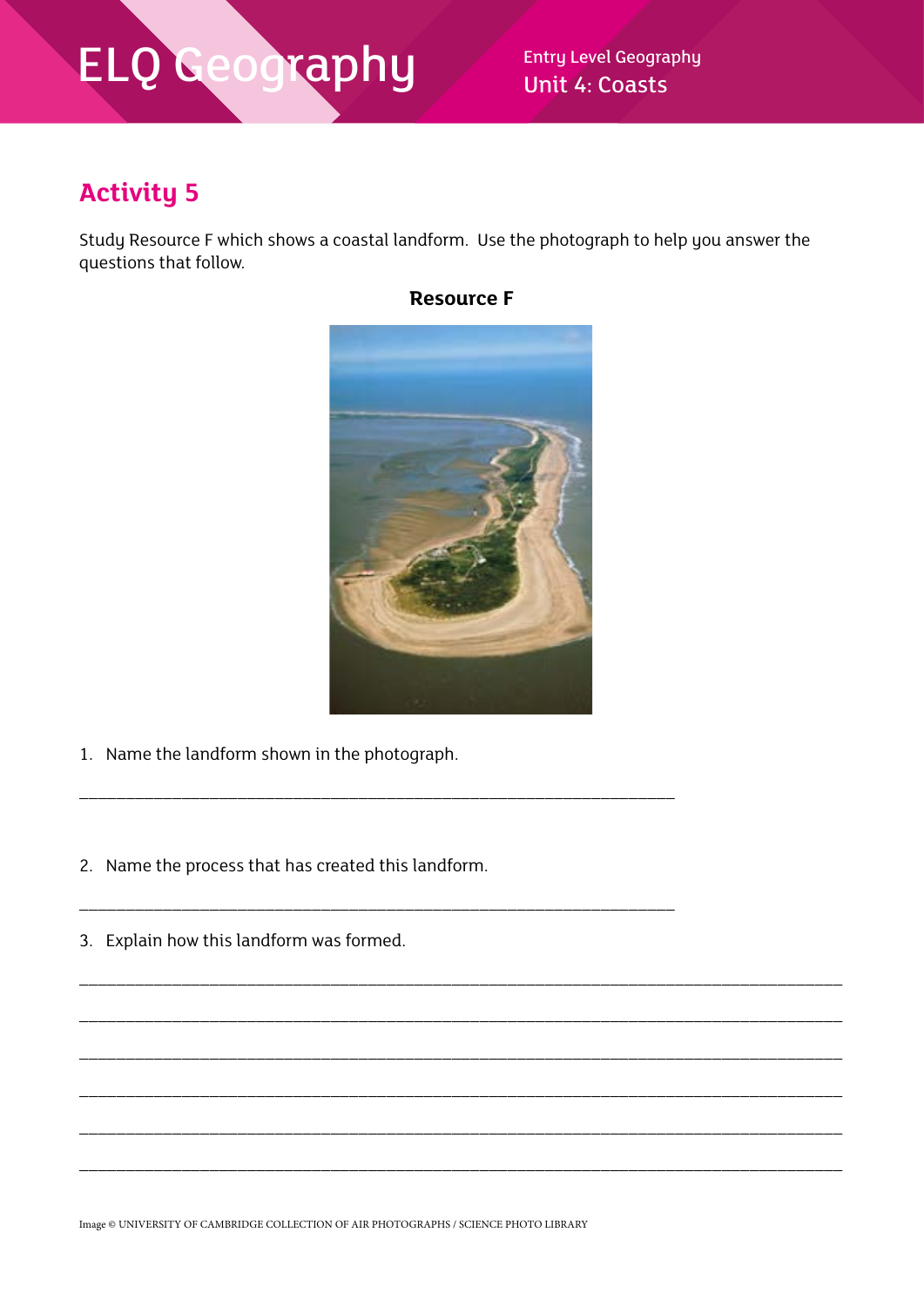Unit 4: Coasts

### **Activity 6**

Study **Resource G** which shows part of Spurn Head. Use both **Resource F** and **Resource G** to answer the questions that follow.



**Resource G**

Use labels to show the following:

- The direction of the waves
- The direction of the swash on the beach
- The direction of the backwash
- The direction of longshore drift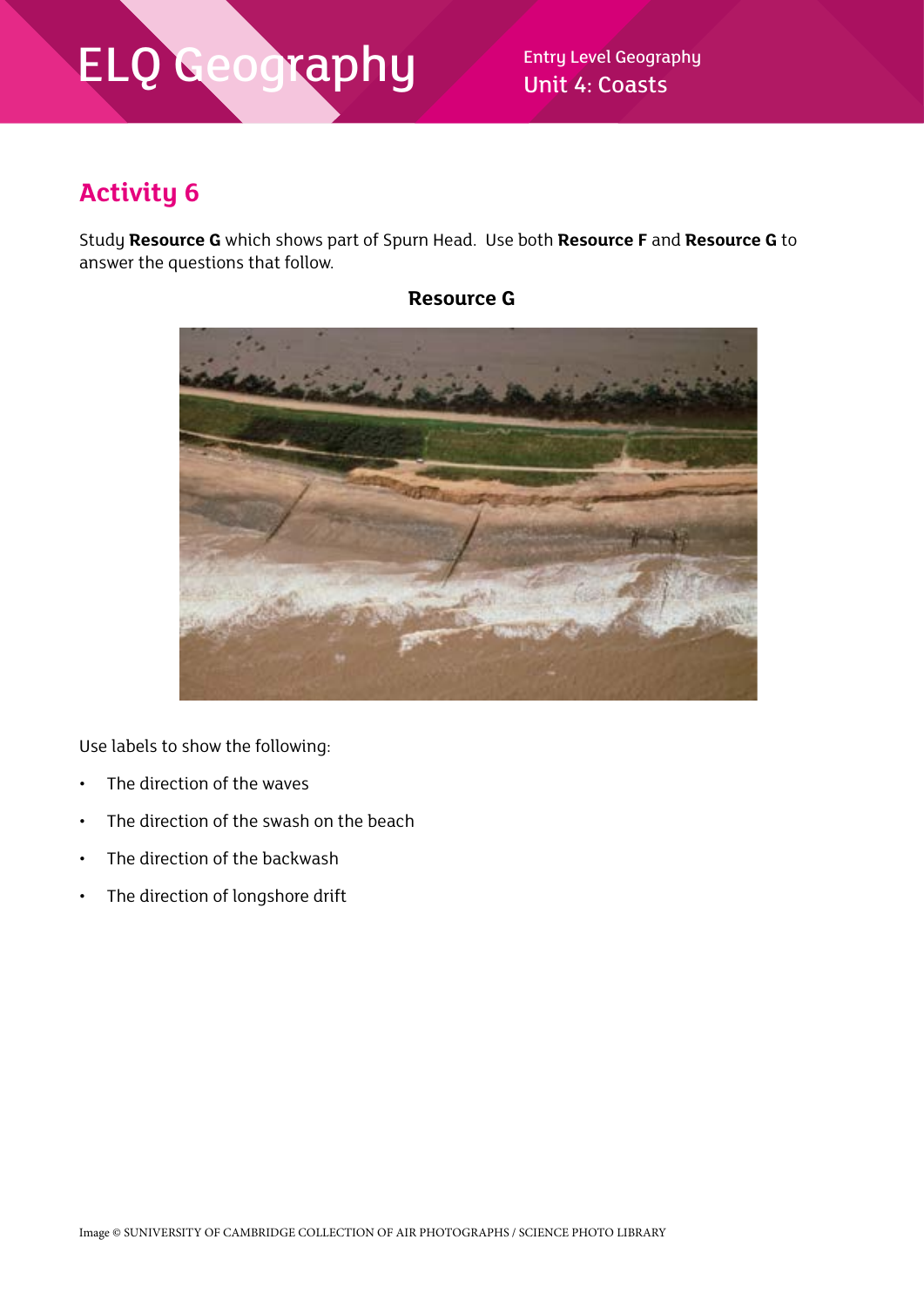### **Types of human activity at the coast**

Many people like to live at the coast. However, this is not the only human activity that can be found at the coast. Coasts are important for many different reasons and for different groups of people:

- **• Residential**  some people choose to live by the sea.
- **• Industrial**  coasts provide places for people to work, for example fishing, port activities and power stations. Some industry must locate at the coast such as port activities.
- **• Tourism** Coasts also provide places for people to relax, for example recreation, leisure and tourism industries. Some tourism related businesses such as hotels develop at the coast.

#### **Conflicting human activity at coasts**

When so many users want to use the same place this can lead to disagreements between users. The disagreement can lead to conflict.

Examples of conflict include:

- People going to a seaside resort for the day need somewhere to park their cars. This can cause traffic congestion, making it difficult for local people to move around the resort and to park.
- Tourists often leave lots of litter behind. This makes the area unsightly for people who live there.



**Fig 8: Litter on a beach**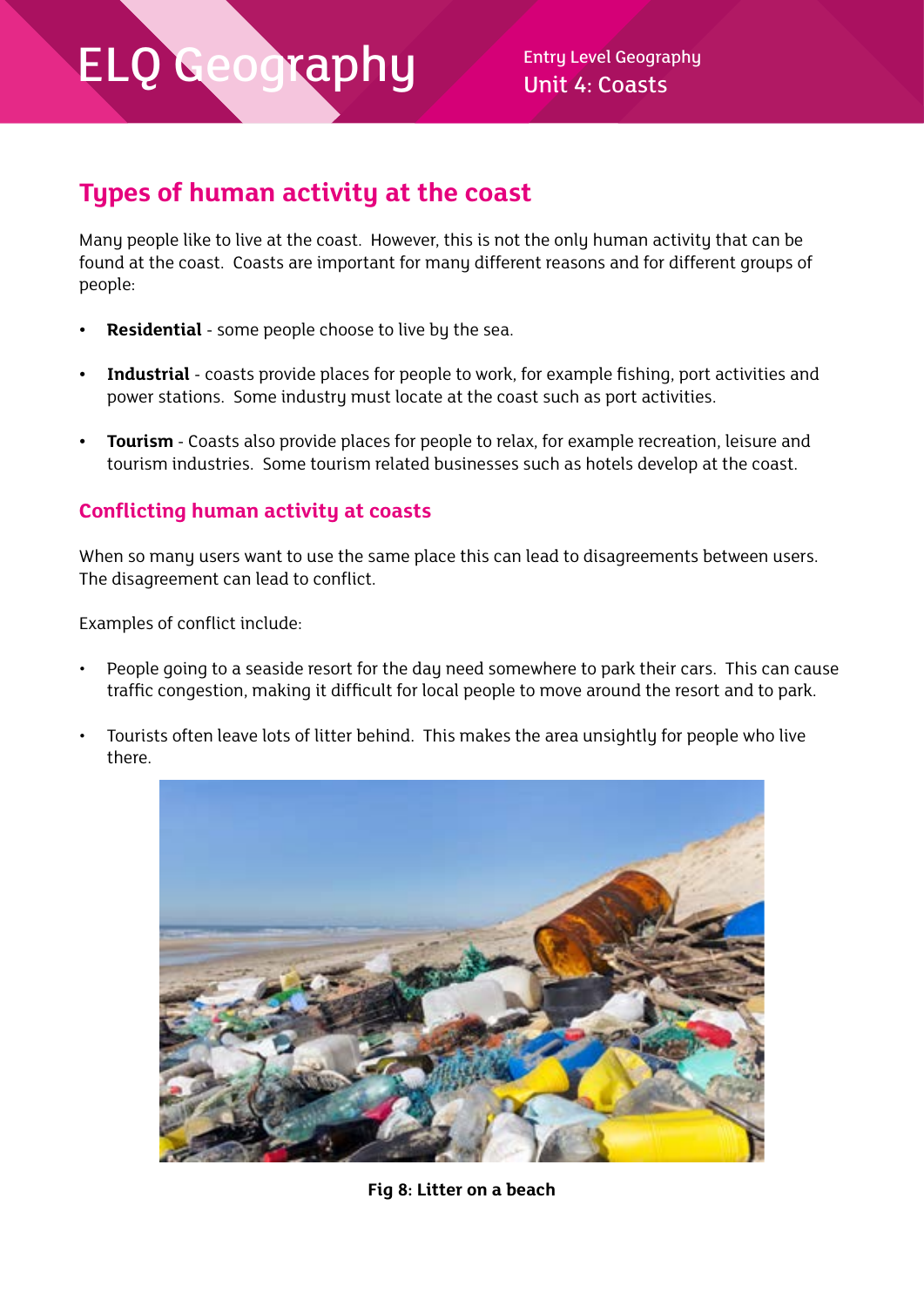• Dog owners often like to walk their dogs on the beach. Sometimes the dogs scare young children and this can lead to conflict with locals and tourists.



**Fig 9: A Man Playing with his Dog on a Beach**

Industry located at the coast can spoil the sea view for residents and visitors.



**Fig 10: A Oil Refinery Located at the Coast**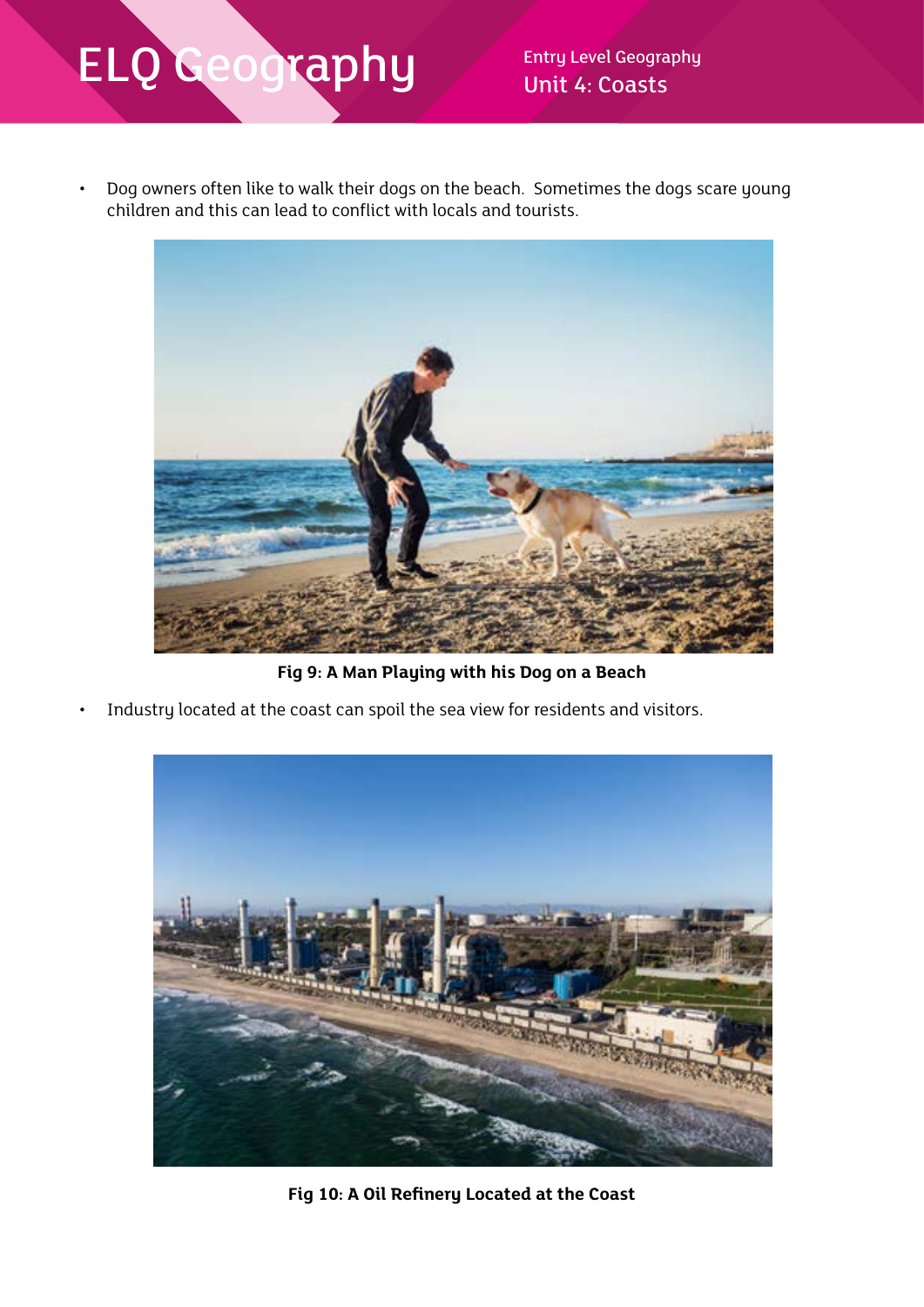Unit 4: Coasts

### **Coastal Management**

Houses and industry will be affected by coastal processes. The most important process affecting home and businesses at the coast is **erosion**. About 3008 km, or 17%, of Britain's mainland coastline is under threat from coastal erosion.

Erosion of the coastline affects the way we use and manage the coast.

#### **Keeping the sea out**

Building a **sea wall** using concrete and brick such as the one shown in the Fig 11 is one of the most common ways to keep the sea out. Sea walls work by providing a strong barrier between the land and the sea, and reflecting the power of the waves back out to sea. This prevents coastal resorts from being flooded and also prevents erosion of the promenade and road at the back of the beach.



**Fig 11: Waves breaking against a Sea Wall**

#### **Protecting Cliffs and Beaches**

Sometimes a different approach is needed. Maintaining a beach is important for tourism, if the beach is lost, the tourist trade could decline. In some places a cliff is under attack by the waves. This means that any building on top of the cliff may be in danger.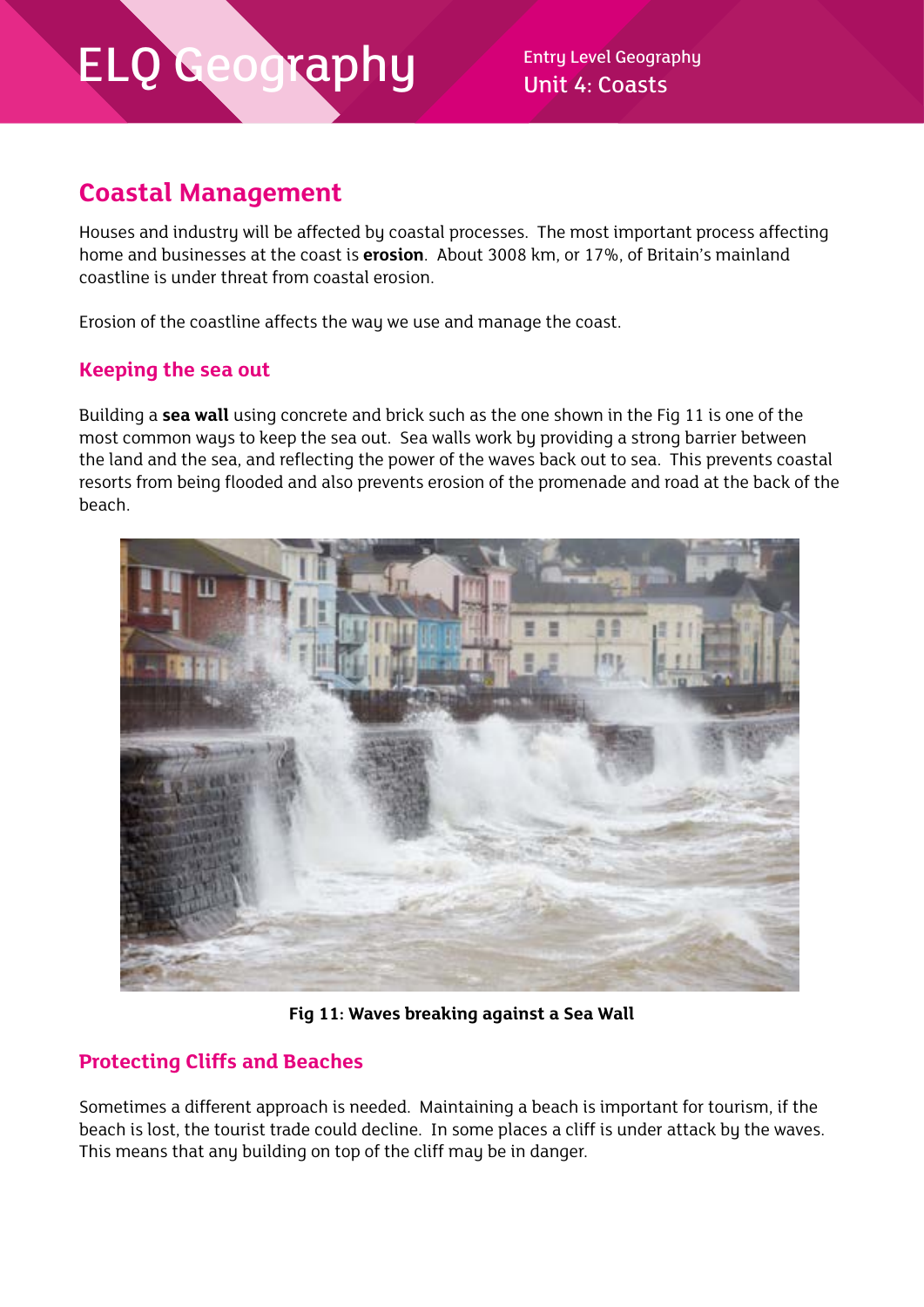#### **1. Groynes**

Groynes are used to prevent the loss of beach material. Groynes are barriers stretching out to sea at regular intervals along the beach. Groynes are often made of wood and look like wooden fences that are built down the beach, at right angles to the coastline. Fig 12 shows a groyne on Waikiki Beach in Hawaii.



**Fig 12: A Groyne on Waikiki Beach**

Groynes are designed to stop material being moved along the beach by longshore drift. They work by trapping sand as it is transported along the coast by longshore drift, building up the amount of sand to form a wide beach. There will usually be several groynes protecting a beach such as shown in Fig 13.

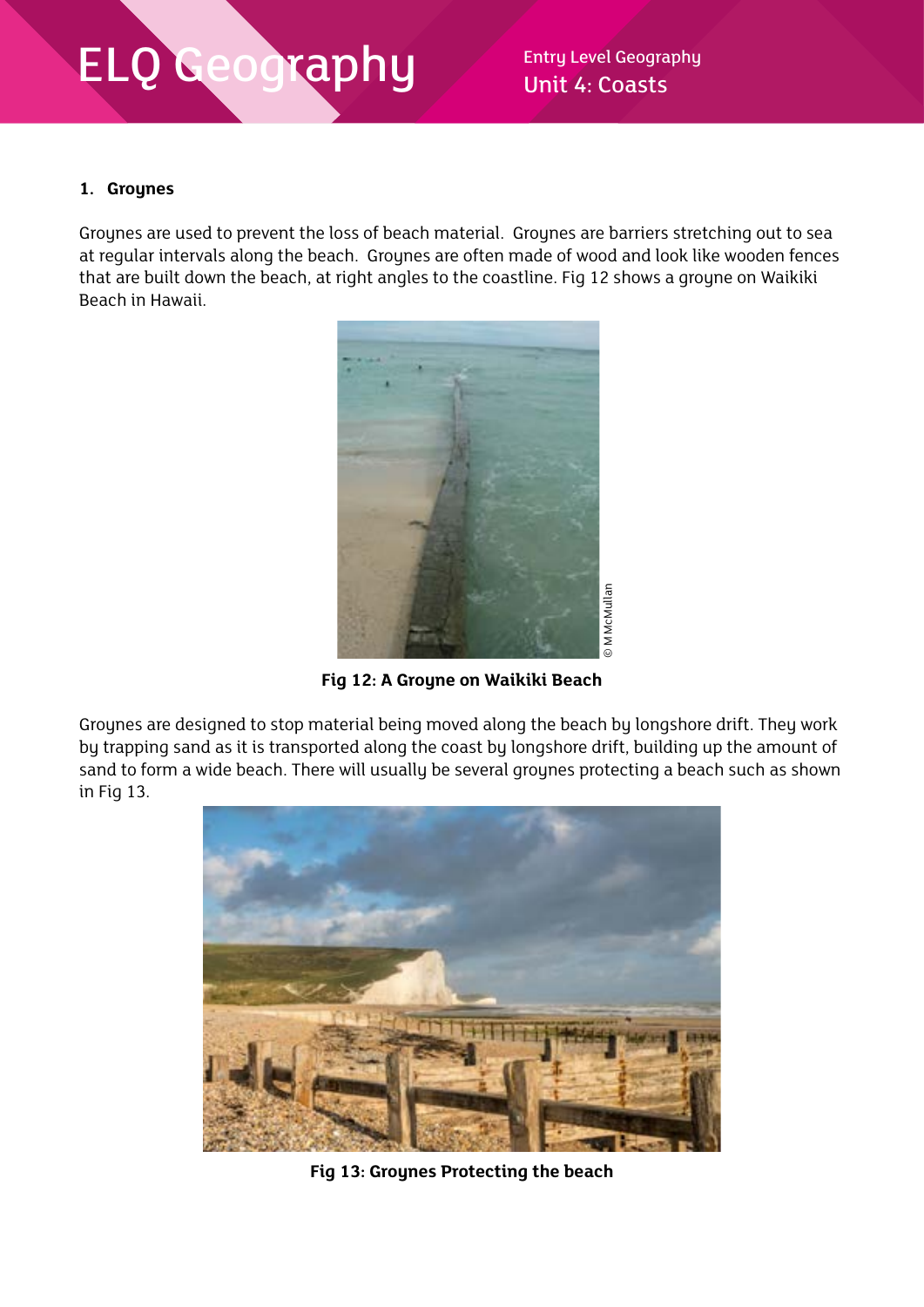Unit 4: Coasts

The wide beach absorbs the wave energy. This means that the cliffs shown in the photograph are also protected.

#### **Gabions**

**Gabions** are another strategy that is used to protect cliffs from erosion and possible collapse. Gabions are wire baskets filled with inexpensive and locally sourced boulders such as the ones shown in Fig 14. Gabions work by providing a hard surface for the waves to break against before they reach the cliffs. The air spaces between the rocks contained in the basket absorb the force of the waves. This reduces the impact of the breaking waves against the coast. This helps prevent erosion at the base of a cliff.



**Fig 14: Gabions at base of cliff**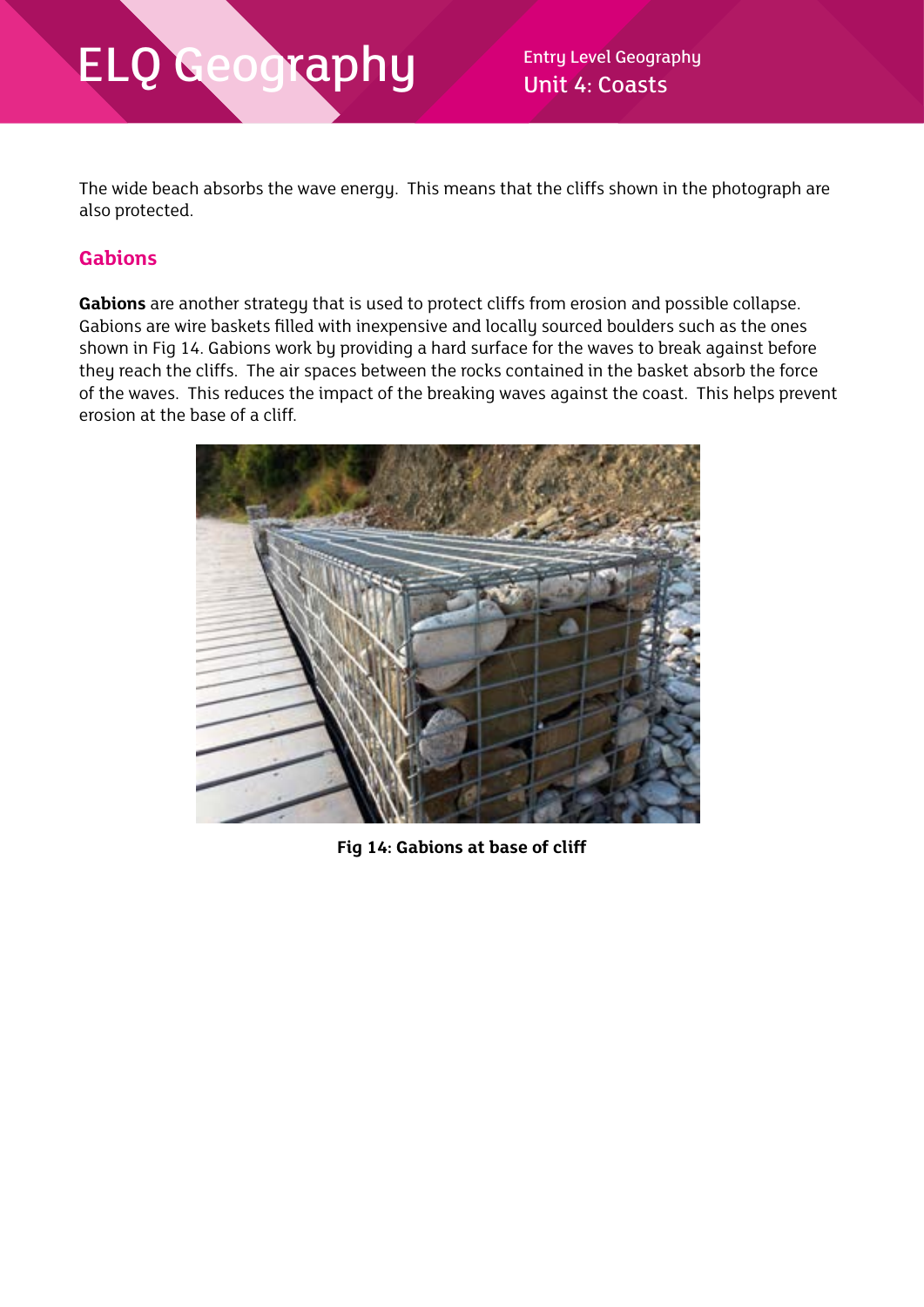### **Activity 7**

Coasts are important for many different reasons and for different groups of people. Look at **Resources H - O** on the next page showing how we use coastal areas.

Insert the letters A-H into Table 1 under the appropriate title to identify how we use the coast for Residential, Industrial and Tourism purposes.

| Residential | <b>Industrial</b> | Tourism |
|-------------|-------------------|---------|
|             |                   |         |
|             |                   |         |
|             |                   |         |
|             |                   |         |
|             |                   |         |
|             |                   |         |
|             |                   |         |
|             |                   |         |
|             |                   |         |
|             |                   |         |
|             |                   |         |
|             |                   |         |
|             |                   |         |
|             |                   |         |
|             |                   |         |
|             |                   |         |
|             |                   |         |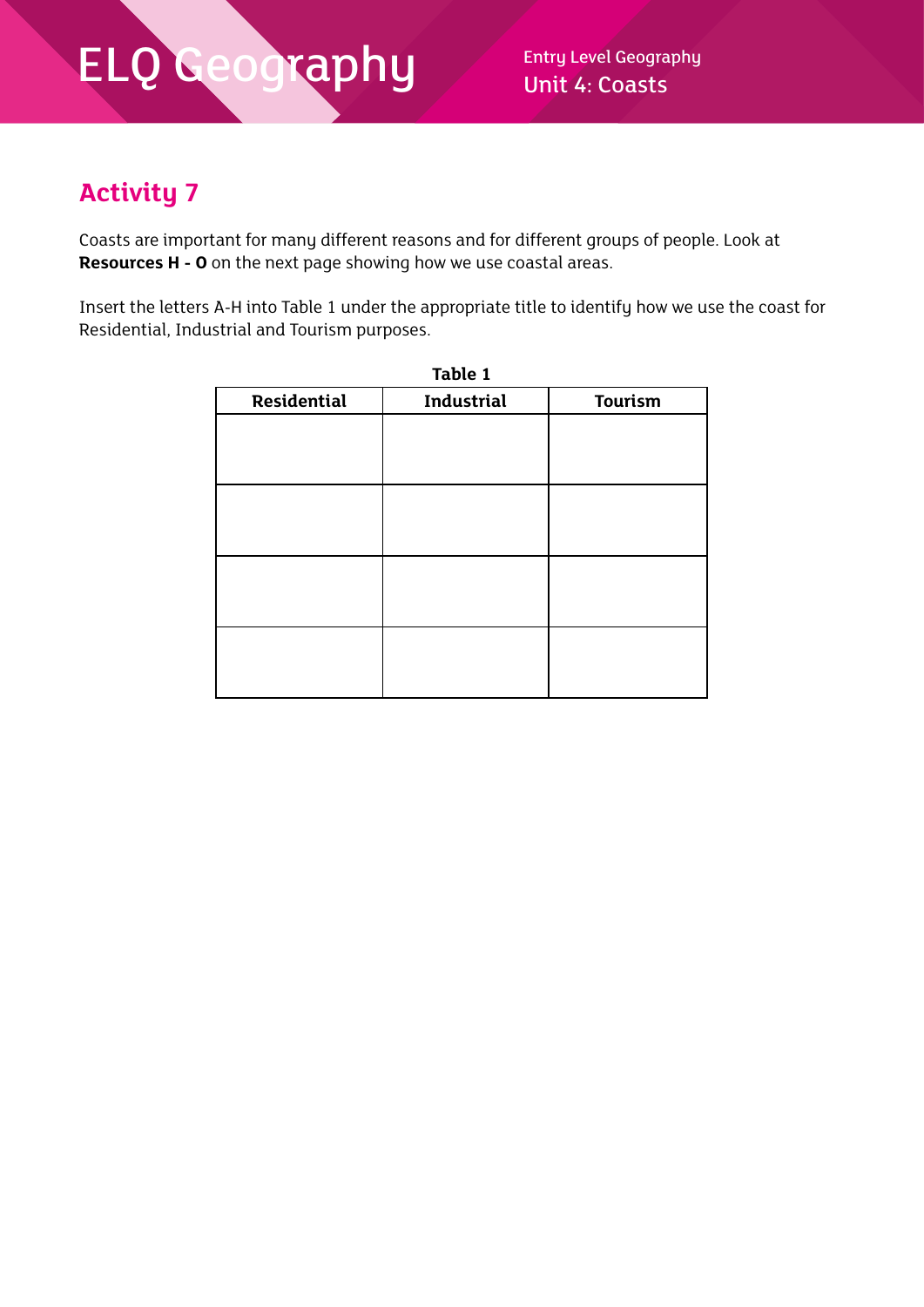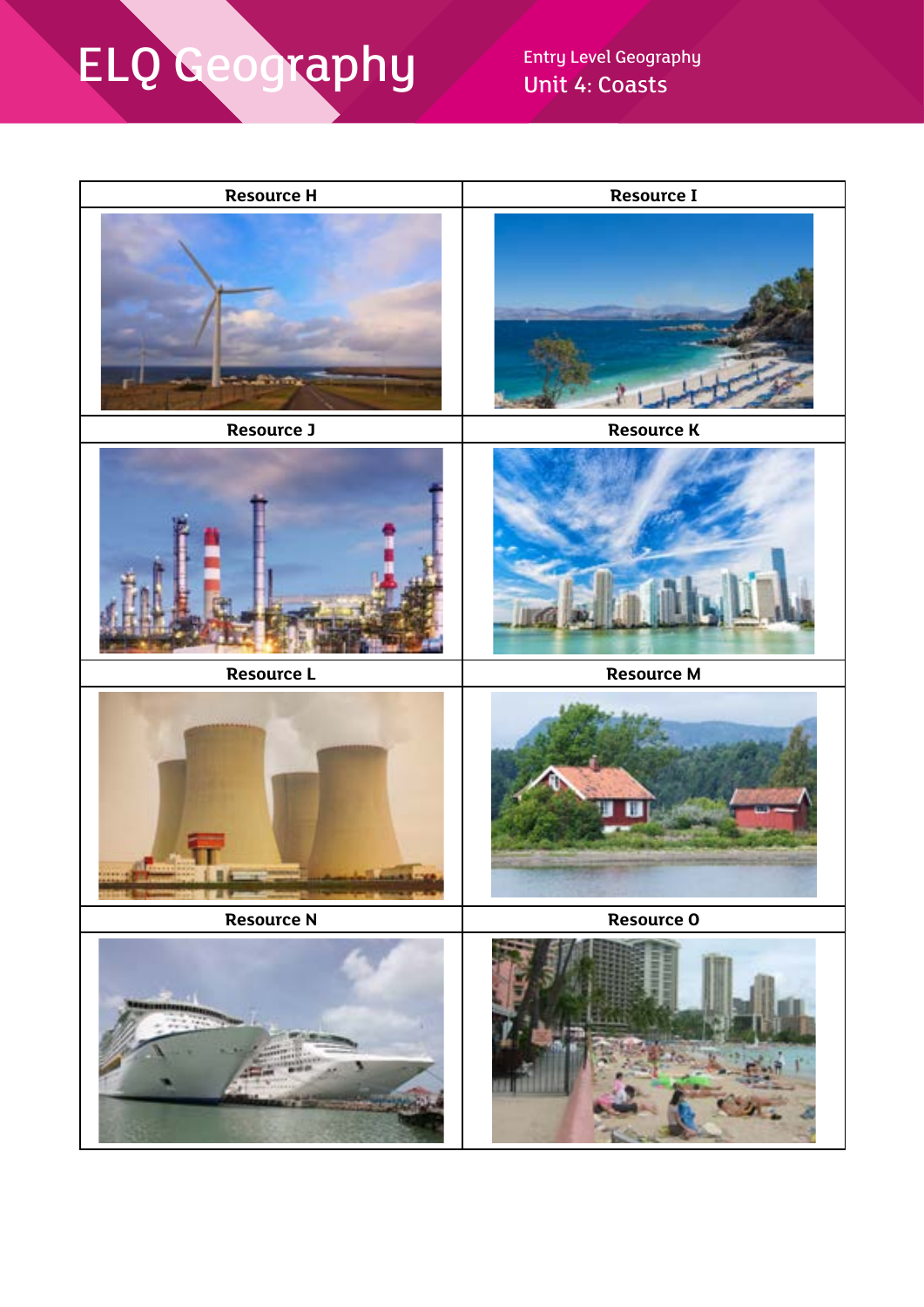### **Activity 8**

Study **Resource P** which shows some people and activities that can be found at the coast. Choose two groups of people or activities. Decide if the people or activity is residential, industrial or tourism. Describe the activity and how conflict might happen. Complete this activity using a second example.

#### **RESOURCE P**



Explain how different groups of people and different activities can lead to conflict at the coast.

Use examples from the diagram above in your answer.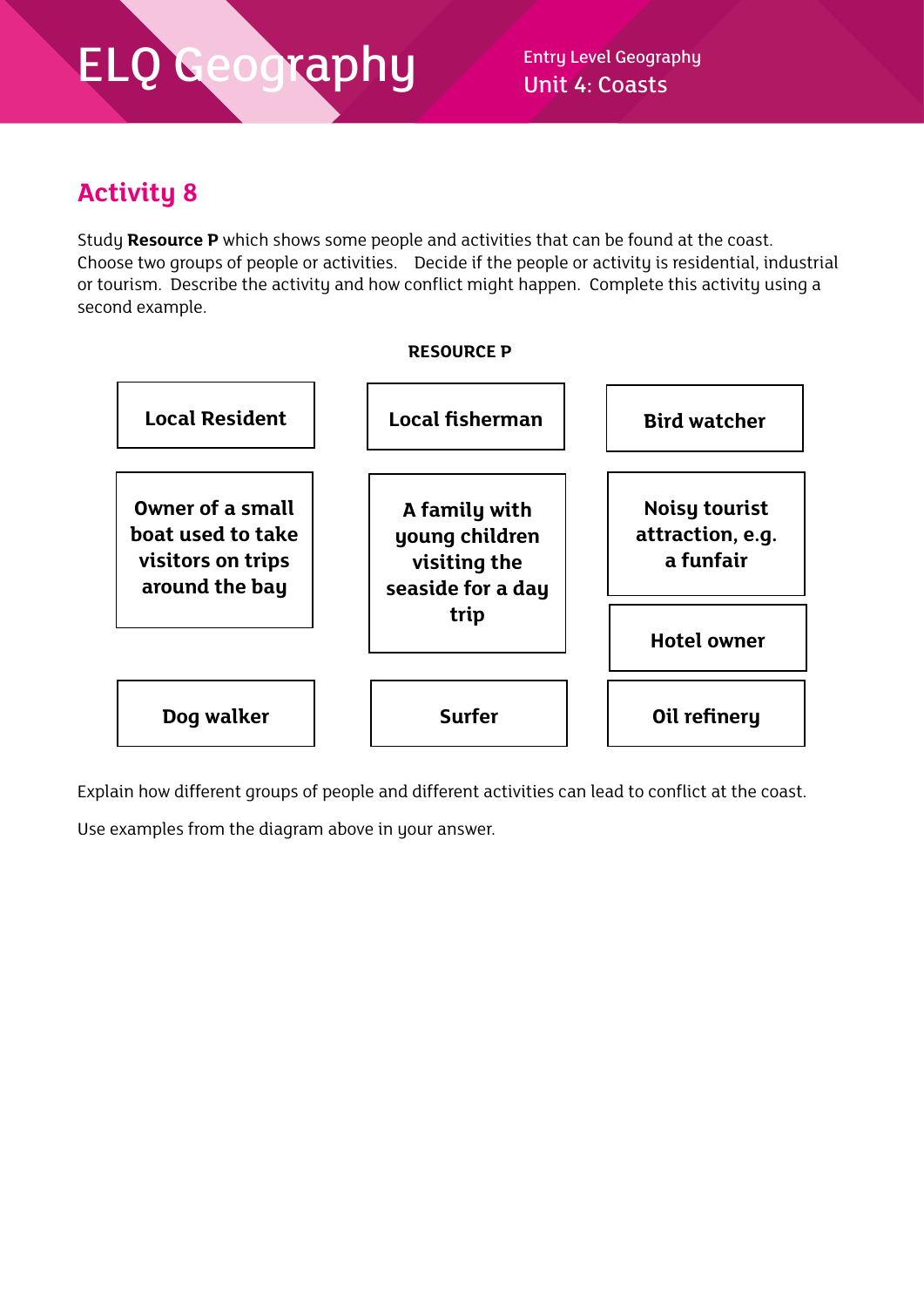Unit 4: Coasts

### **Activity 9: A Coastal Management Strategy to Keep the Sea Out**

Study **Resource Q** which shows the sea wall at Dawlish in England.

Explain how the sea wall operates to keep out the sea.

Hint: think about the materials used to build the sea wall, the size of the sea wall and how it operates to keep the sea out.

\_\_\_\_\_\_\_\_\_\_\_\_\_\_\_\_\_\_\_\_\_\_\_\_\_\_\_\_\_\_\_\_\_\_\_\_\_\_\_\_\_\_\_\_\_\_\_\_\_\_\_\_\_\_\_\_\_\_\_\_\_\_\_\_\_\_\_\_\_\_\_\_\_\_\_\_\_\_\_\_\_\_

\_\_\_\_\_\_\_\_\_\_\_\_\_\_\_\_\_\_\_\_\_\_\_\_\_\_\_\_\_\_\_\_\_\_\_\_\_\_\_\_\_\_\_\_\_\_\_\_\_\_\_\_\_\_\_\_\_\_\_\_\_\_\_\_\_\_\_\_\_\_\_\_\_\_\_\_\_\_\_\_\_\_

\_\_\_\_\_\_\_\_\_\_\_\_\_\_\_\_\_\_\_\_\_\_\_\_\_\_\_\_\_\_\_\_\_\_\_\_\_\_\_\_\_\_\_\_\_\_\_\_\_\_\_\_\_\_\_\_\_\_\_\_\_\_\_\_\_\_\_\_\_\_\_\_\_\_\_\_\_\_\_\_\_\_

\_\_\_\_\_\_\_\_\_\_\_\_\_\_\_\_\_\_\_\_\_\_\_\_\_\_\_\_\_\_\_\_\_\_\_\_\_\_\_\_\_\_\_\_\_\_\_\_\_\_\_\_\_\_\_\_\_\_\_\_\_\_\_\_\_\_\_\_\_\_\_\_\_\_\_\_\_\_\_\_\_\_

\_\_\_\_\_\_\_\_\_\_\_\_\_\_\_\_\_\_\_\_\_\_\_\_\_\_\_\_\_\_\_\_\_\_\_\_\_\_\_\_\_\_\_\_\_\_\_\_\_\_\_\_\_\_\_\_\_\_\_\_\_\_\_\_\_\_\_\_\_\_\_\_\_\_\_\_\_\_\_\_\_\_

**RESOURCE Q**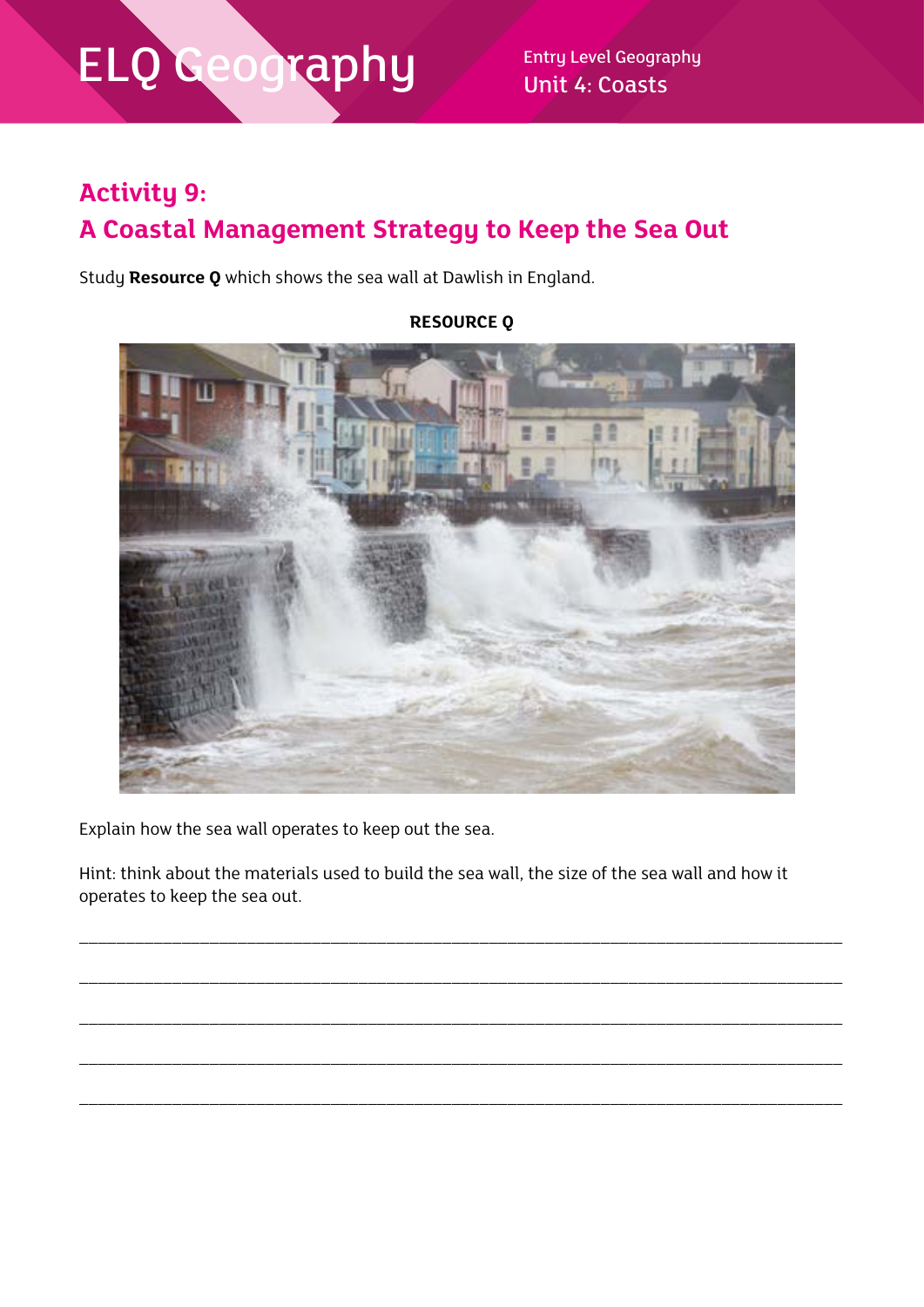**Entry Level Geography Unit 4: Coasts** 

### **Activity 10:**

### Coastal management strategies to protect cliffs or beaches.

Study Resource R which shows groynes protecting a sandy beach.

Describe the groyne.

**RESOURCE R** 



Explain how the groyne operates to protect the beach.

Hint: think about the process operating on this coast.